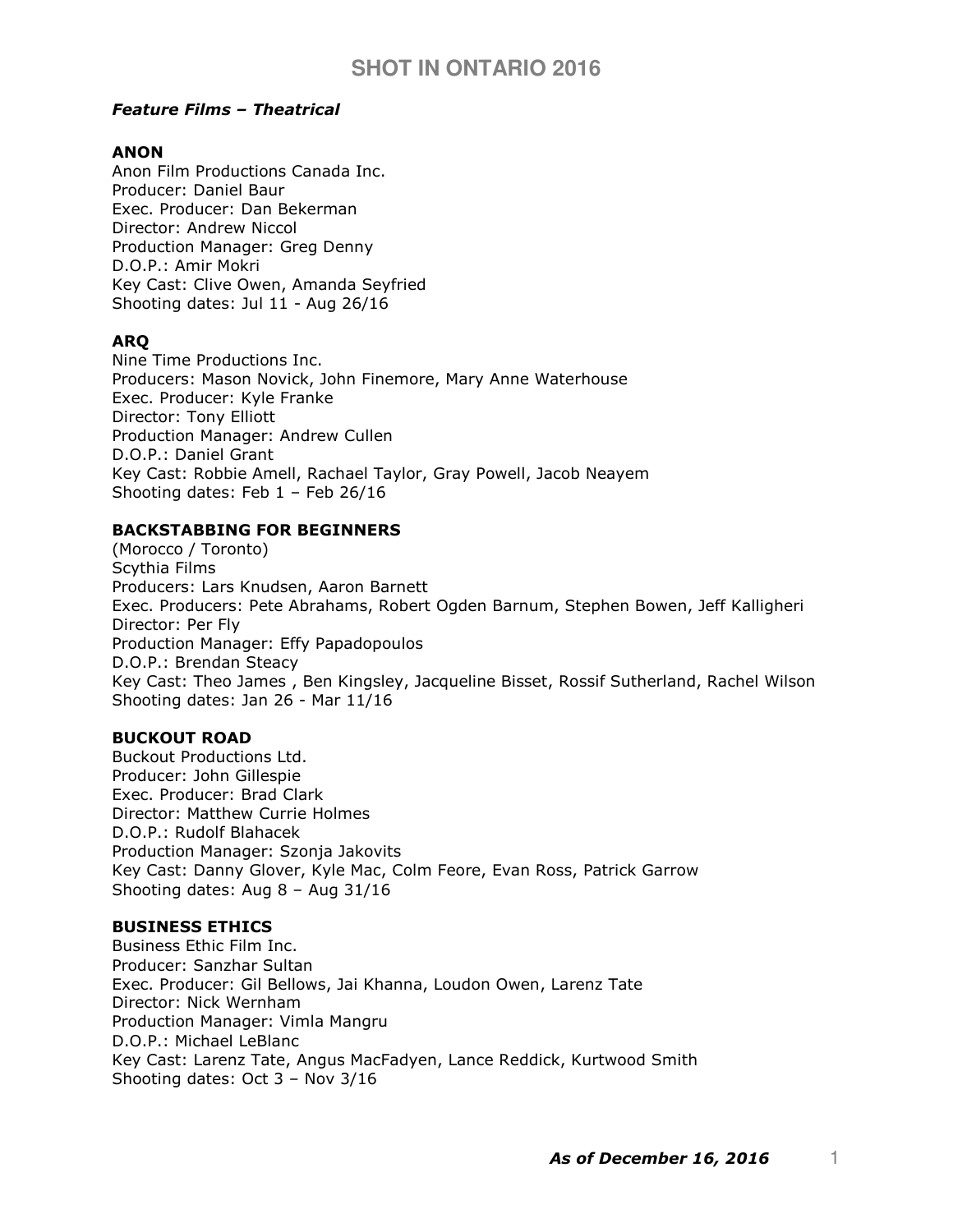## DARKEN

Shaftesbury / Smokebomb Producers: J Bennett, S Rouskov, J Luscombe Exec. Producers: Christina Jennings, Scott Garvie Director: Audrey Cummings Production Manager: Erin Berry D.O.P.: James Griffith Key Cast: Bea Santos, Olunike Adeliyi, Ari Millen Shooting dates: Jul 11 - Jul 29/16

### DOWNSIZING

Paramount Pictures Mega Omaha Films Inc. Producers: Mark Johnson, James Burk, James Taylor Exec. Producer: Diana Pokorny Director: Alexander Payne Production Manager: Reggie Robb D.O.P.: Phedon Papamichael Key Cast: Matt Damon, Kristen Wiig, Christoph Waltz, Jason Sudeikis, Alec Baldwin, Neil Patrick Harris Shooting dates: Apr 12 - Jul 11/16

### FIRST LIGHT

FL Film Productions Ontario Inc. Producers: Chris Ferguson, Aaron Barnett Exec. Producers: Aaron Barnett, Michael Baker Director: Jason Stone Production Manager: Shane Boucher D.O.P.: David Jones Key Cast: Stefanie Scott Shooting dates: Aug 08 - Sep 09/16

### FLATLINERS

Arcaders Productions Ltd. /Sony Exec. Producer: Michael Bederman Producers: David Blackman, Michael Douglas, Laurence Mark Director: Niels Arden Oplev Production Manager: Mary Pantelidis D.O.P.: Eric Kress Key Cast: Nina Dobrev, Ellen Page, Kiersey Clemons, Diego Luna, Kiefer Sutherland Shooting dates: Jul 11 – Sep 1/16

### FOOD MARKET

New Metric Media, Sphere Media Exec. Producers: Mark Montefiore, Virginia Rankin, Michael Konyves Director: Alain Desrochers Line Producer / Production Manager: Chris Danton D.O.P.: Michel St-Martin Key Cast: Kim Coates Shooting dates: Oct 11 - Dec 16/16

# IT

NewLine Cinema Producers: Dan Lin, Roy Lee, Seth Grahame-Smith, David Katzenberg, Barbara Muschietti Exec. Producer: Marty Ewing Director: Andy Muschietti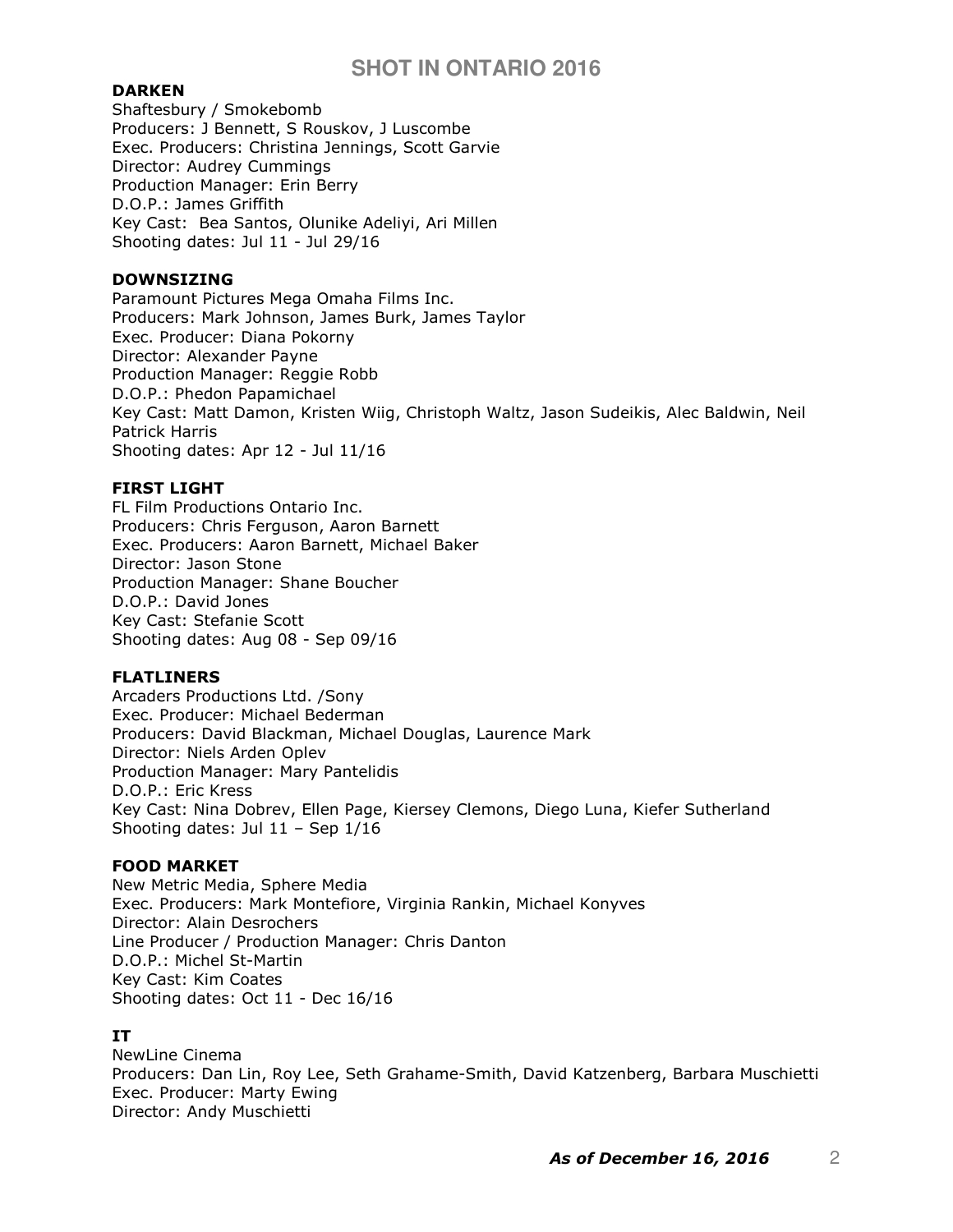Production Manager: Robin Reelis D.O.P.: Chung-hoon Chung Key Cast: Bill Skarsgård, Finn Wolfhard, Jaeden Lieberher, Javier Botet, Sophia Lillis Shooting dates: Jun 27 – Aug 31/16

## KIN

No Trace Camping / 21 Laps Producers: David Gross, Jeff Arkuss, Jesse Shapira, Dan Cohen, Shawn Levy Director: Jonathan Baker, Joshua Baker Production Manager: Gina Fowler D.O.P.: Larkin Seiple Key Cast: Jack Reynor, James Franco, Zoe Kravitz, Dennis Quaid, Myles Truitt Shooting dates: Oct 24 - Dec 16/16

## **KODACHROME**

Blue Ice Pictures Producer: Eric Robinson Exec. Producers: Dan Cohen, Jo Monk, Myles Nestel, Laure Vaysse, Lisa Wilson Director: Mark Raso Production Manager: Marc Dassas D.O.P.: Alan Poon Key Cast: Ed Harris, Jason Sudeikis, Elizabeth Olsen Shooting dates: Aug 29 – Sep 30/16

# LOVE JACKED

Love Jacked Productions Inc. Producers: Alfons Adetuyi, Sidney Chiu, Michael Auret Exec. Producers: Fred Fuchs, Cora Tonno Director: Alfons Adetuyi Production Manager: Kim Yu D.O.P.: Lance Gewer Key Cast: Amber West, Shamier Anderson, Keith David, Angela Gibbs, Nicole Lyn Shooting dates: Sep 26 - Oct 11/16

### MISS SLOANE

Miss Sloane Production Ltd. Producers: Luc Besson, Christopher Lambert, Ariel Zeitoun, Jonathan Vanger, Oliver Glass Exec. Producer: Romuald Drault Director: John Madden Production Manager: Robin Reelis D.O.P.: Sebastian Blenkov Key Cast: Jessica Chastain Shooting dates: Feb 17 – Apr 8/16

### MOLLY'S GAME

The Mark Gordon Company / Entertainment One Producers: Mark Gordon, Amy Pascal Exec. Producers: Stuart Besser, Leopoldo Gout, Matt Jackson Director: Aaron Sorkin Co-Producer/UPM: Lyn Lucibello D.O.P.: Charlotte Christensen Key Cast: Jessica Chastain, Idris Elba, Kevin Costner Shooting dates: Nov 9/16 – Feb 4/17

# NIGHT BEFORE HALLOWEEN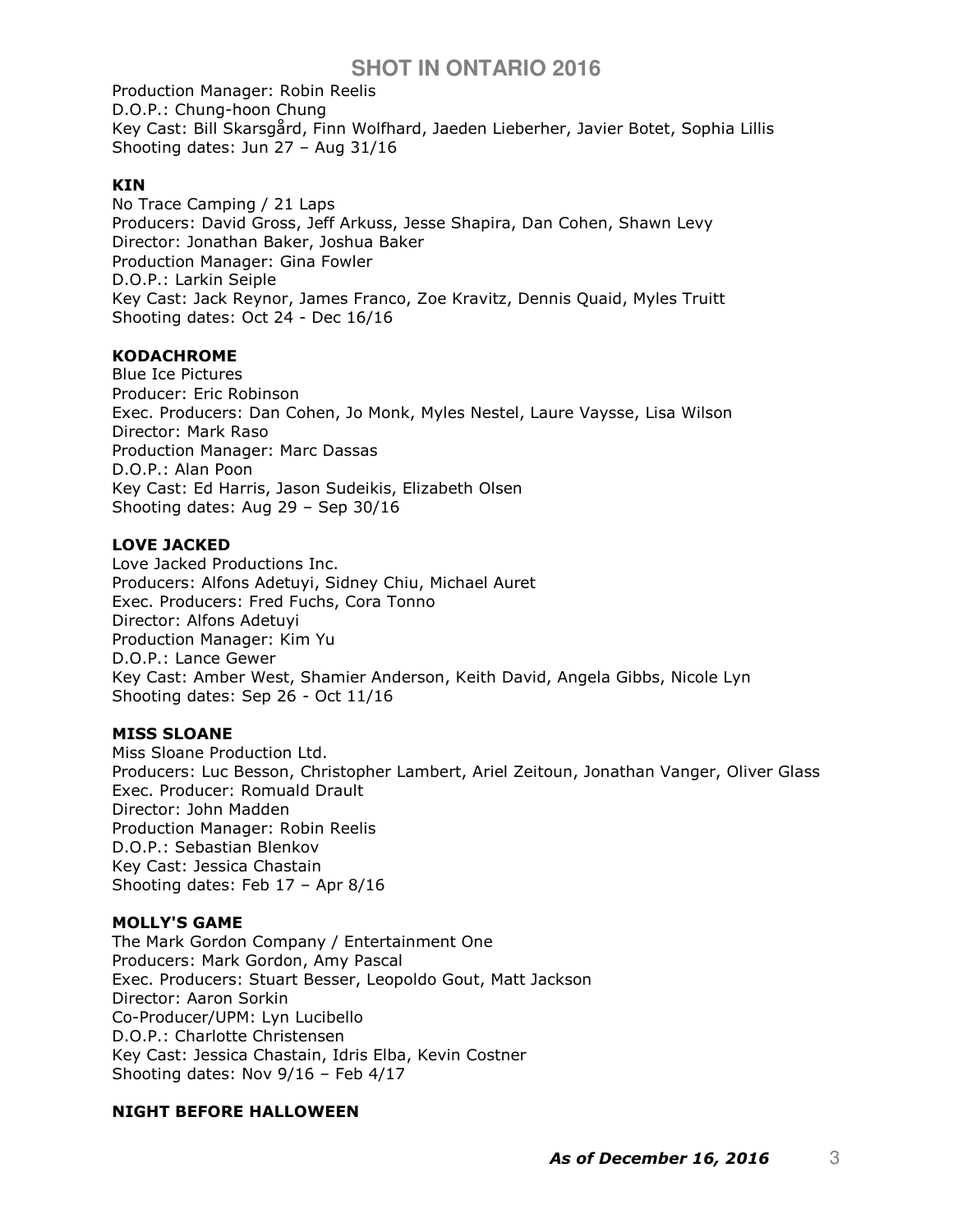Night Before Productions Inc. Producer: Mary Anne Waterhouse Exec. Producer: Chris O'Shea Daly Director: Sheldon Wilson Production Manager: Marek Posival D.O.P.: Daniel Grant Key Cast: Bailee Madison, Justin Kelly, Anthony Lemke, Jahmil French, Kiana Madeira, Natalie Ganzhorn, Alex Harrouch Shooting dates: May 30 - Jun 16/16

## OUR HOUSE

Our House Films Canada Inc. Producer: Karen Wookey Exec. Producers: Lee Kim, Marin Katz, Ulf Israel Director: Anthony Scott Burns Production Manager: Sam Jephcott D.O.P.: Anthony Scott Burns Key Cast: Nicola Peltz, Thomas Mann, Christine Horne, Robert B. Kennedy, Percy Hynes White Shooting dates: May 30 – Jul 7/16

## PAPER YEAR

First Generation Media Inc. Producers: Christina Piovesan, Jennifer Shin Exec. Producers: Emily Alden, Kirk D'Amico, Anne Hong, Penny Mancuso Director: Rebecca Addelman Production Manager: Ashley Shields-Muir D.O.P.: Steven Calitri Key Cast: Andie MacDowell, Avan Jogia, Eve Hewson, Hamish Linklater, Daniela Barbosa Shooting dates: Oct 17 - Nov 11/16

### SAW: LEGACY

Tricycle Productions Canada Inc. Producers: Mark Burg, Oren Koules Exec. Producers: Peter Block, Dan Heffner Director: Michael Spierig, Peter Spierig Production Manager: Kym Crepin D.O.P.: Ben Nott Key Cast: Tobin Bell Shooting dates: Sept 12 - Oct 21/16

### STATE LIKE SLEEP

Scythia Films Producers: Julia Lebedev, Edward Vaisman, Angel Lopez Exec. Producers: Daniel Bekerman, P. Jennifer Dana, Ross Jacobson, Mark Roberts Director: Meredith Danluck Production Manager: Jessica Cheung D.O.P.: Christopher Blauvelt Key Cast: Luke Evans, Michael Shannon, Katherine Waterston, Mark O'Brien, Carlo Rotta Shooting dates: Jul 30 – Sep 3/16

### THE DARK

First Love Films Producers: Danny Krausz, Andrew McCann Smith, Laura Perlmutter Exec. Producer: Florian Kruegel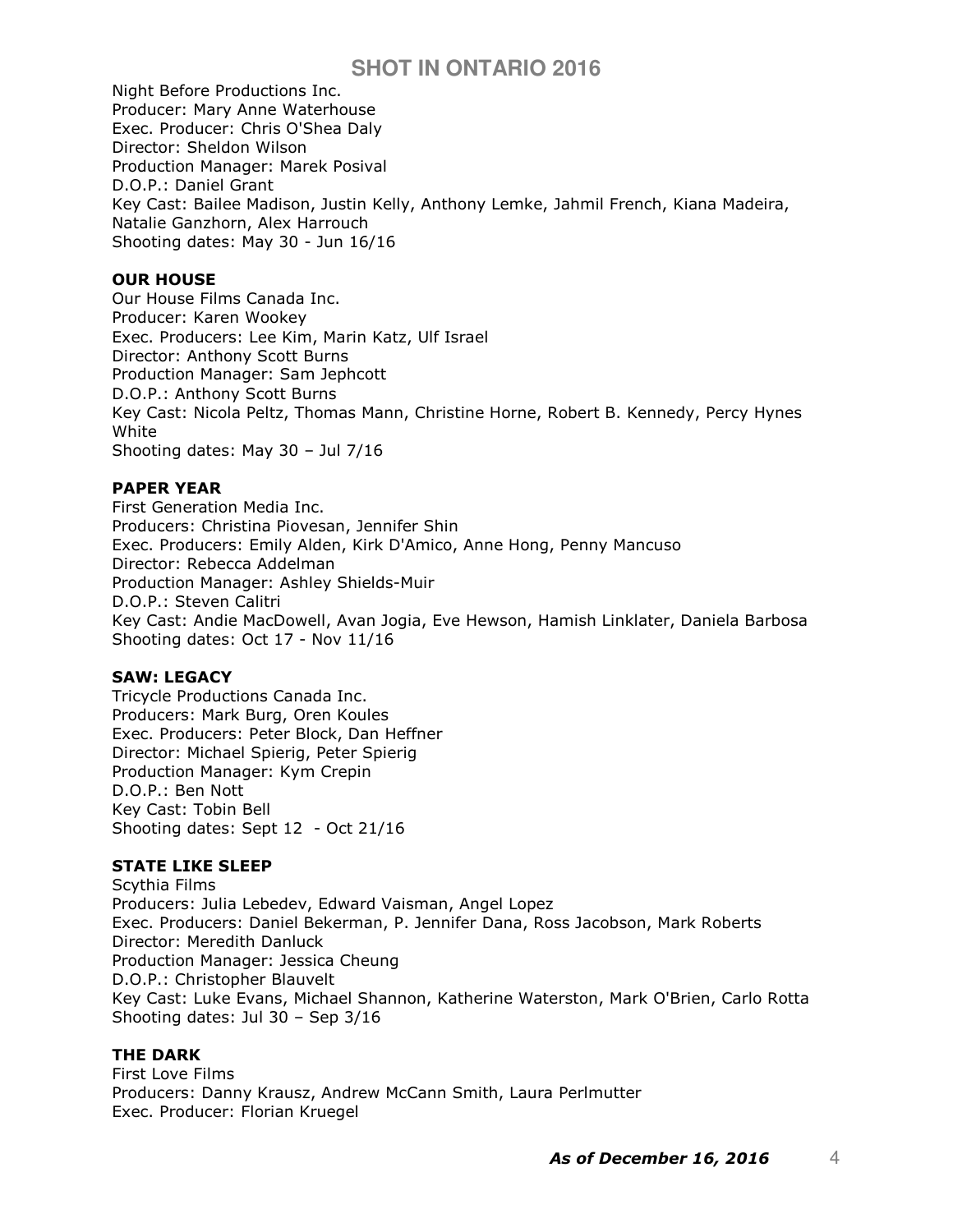Director: Klemens Hufnagl, Justin P. Lange Production Manager: Josh Ary D.O.P.: Charles A. Baird Key Cast: Nadia Alexander, Toby Nichols Shooting dates: Oct 31 - Dec 23/16

## THE SHAPE OF WATER

Bull Productions Inc./Fox Searchlight Producers: Miles Dale, Guillermo Del Toro Exec. Producer: Liz Sayre Director: Guillermo Del Toro Production Manager: Dennis Chapman D.O.P.: Dan Lausten Key Cast: Michael Shannon, Octavia Spencer, Doug Jones, Lauren Lee Smith, Michael **Stuhlbarg** Shooting dates: Aug 15 - Oct 21/16

## HIS MASTER'S VOICE

KMH Film / Quiet Revolution Pictures Producers: Michael A. Dobbin, Ferenc Pusztai Exec. Producer: Warren Fergus Director: György Pálfi Production Manager: Nabil Badine D.O.P.: Gergely Pohárnok Key Cast: Kate Vernon, Marshall Williams, Andrew Moodie, Eric Peterson, Benz Antoine Shooting dates: Jun 13 – Sep 2/16

## THE WANTING

The Wanting Film Inc. Producer: Rob Heydon Exec. Producers: Sid Ganis, Rey Cuerdo, Donald Martin, Szonja Jakovits Director: Yam Laranis Production Manager: Szonja Jakovits D.O.P.: Pasha Patriki Key Cast: Adam Brody, Amanda Crew Shooting dates: Sep 26 - Oct 22/16

### WISH UPON

Wish Upon Canada Prods. Inc. Producers: Sherryl Clark, Broad Green Pictures Exec. Producers: Gabriel Hammond, Daniel Hammond, Matt Alvarez, Victor Moyers Director: John R Leonetti Production Manager: Brian Campbell D.O.P.: Michael Galbraith Key Cast: Sydney Park, Ryan Phillippe, Sherilyn Fenn, Joey King, Elisabeth Röhm Shooting dates: Nov 5 - Dec 12/16

### WOLFCOP 2

WC2 Productions (Ontario) Inc. Producer: Deborah Marks Exec. Producer: J. Joly Director: Lowell Dean Production Manager: Deborah Marks D.O.P: Adam Swica Key Cast: Leo Fafard, Amy Matysio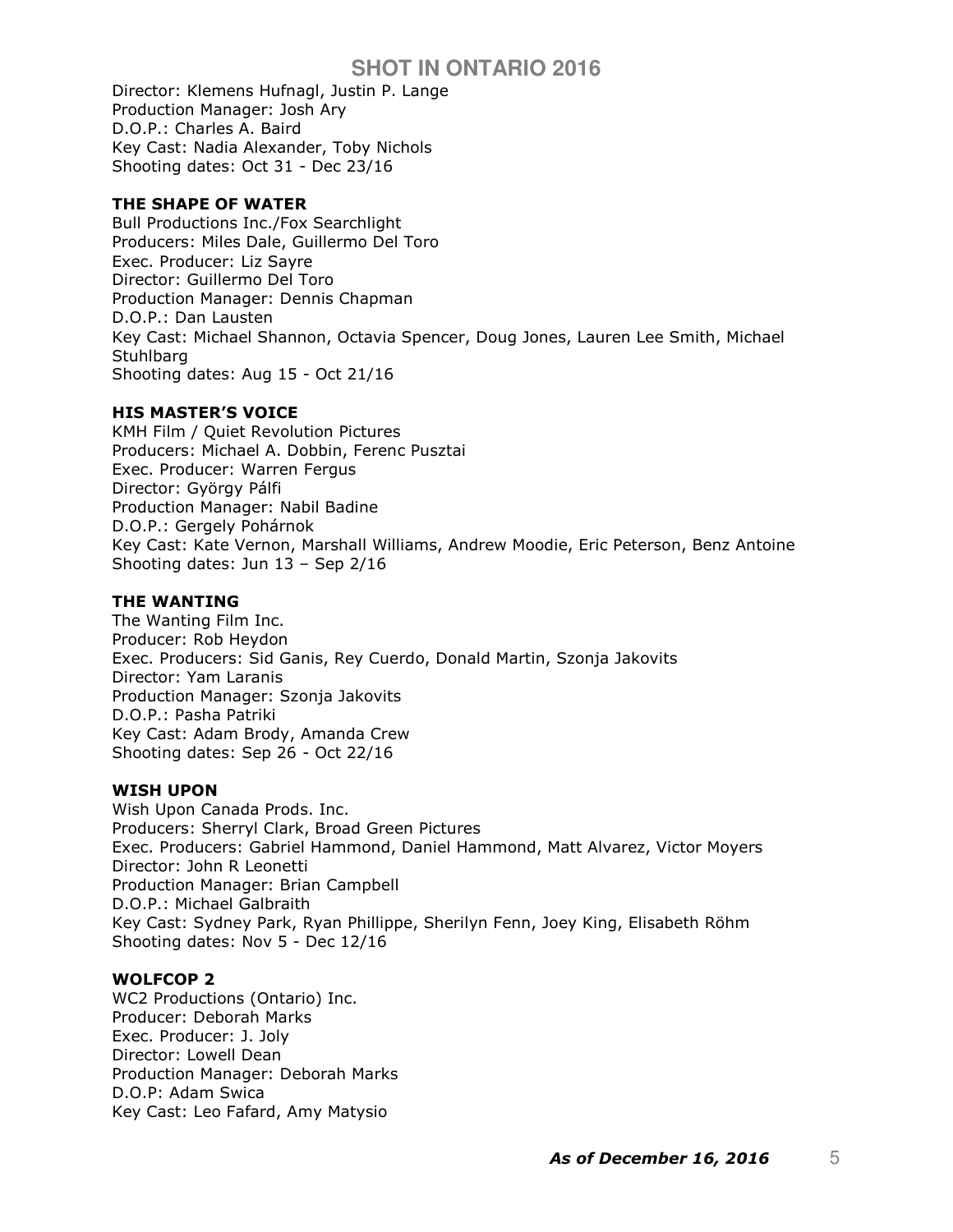Shooting dates: Feb 3 – Feb 12/16

# Z

Cipher Film Ontario Inc. Producers: Jeff Sackman, Michael Baker Exec. Producer: Aaron Barnett Director: Jonathan Wright Production Manager: Shane Boucher D.O.P.: Boris Mojsovski Key Cast: Shane West, Matt Craven, Leslie Bibb, Nicholas Campbell, Kenneth Welsh Shooting dates: May 30 – Jun 24/16

# Movies for Television / Cable Feature

## ANNE OF GREEN GABLES

Gables 23 Productions Inc. Producer: Jim Corston Exec. Producers: Joan Lambur, Peter Williamson Director: John Kent Harrison Production Manager: Michael Bawcutt D.O.P.: Mitchell T. Ness Key Cast: Ella Ballentine, Sara Botsford, Martin Sheen Shooting dates: Sep 12 - Nov 4/16

## BRUNO & BOOTS II & III

Aircraft Pictures Producers: Anthony Leo, Andrew Rosen Director: Vivieno Caldinelli Production Manager: Avi Federgreen D.O.P: D. Gregor Hagey Key Cast: Jonny Gray, Callan Potter, Drew Haytaoglu, Hannah Vandenbygaart, Kiana Madeira Shooting dates: Jul 22 - Sep 2/16

### DEARLY DEPOTTED

Hallmark Producer: David Anselmo Exec. Producers: Brad Krevoy, Brooke Shields Director: Bradley Walsh Production Manager: Brian Campbell D.O.P.: Peter Benison Key Cast: Brooke Shields, Brennan Elliott, Kate Drummond Shooting dates: Feb 22 - Mar 11/16

### FOR LOVE AND HONOR

HP Honor Productions Inc. Producers: David Anselmo Exec. Producers: James Denton, Eric Jarboe, Brad Krevoy, Amanda Phillips Atkins, Jimmy Townsend Director: Laurie Lynd Production Manager: Brian Campbell D.O.P.: John Berrie Key Cast: James Denton, Natalie Brown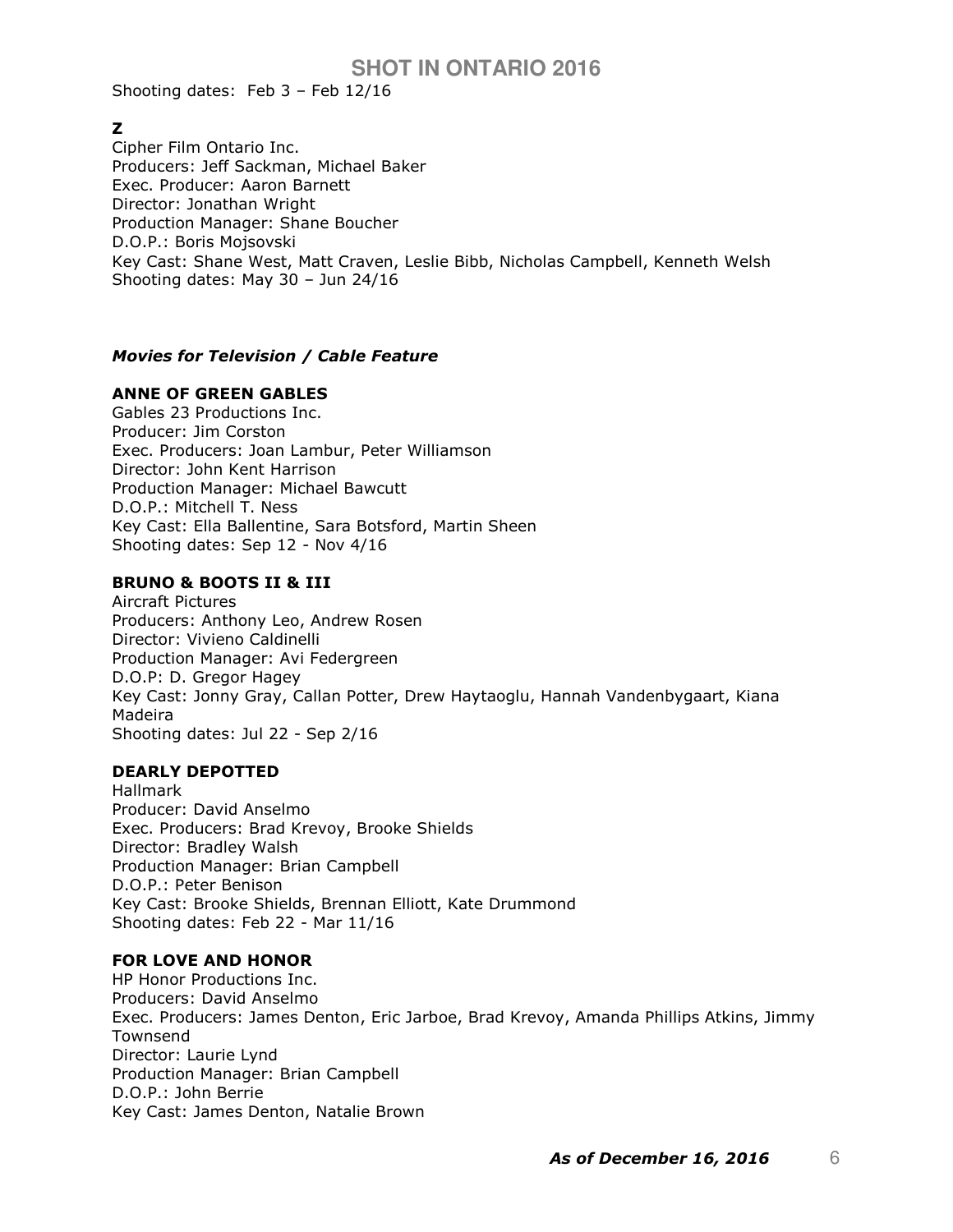Shooting dates: May 2 - May 20/16

### I AM THE PRETTY THING THAT LIVES IN THE HOUSE

Netflix Producers: Rob Paris, Robert Menzies Exec. Producer: Alphonse Ghossein Director: Osgood Perkins Production Manager: Sarah Deline D.O.P.: Julie Kirkwood Key Cast: Ruth Wilson, Bob Balaban, Lucy Boynton Shooting dates: Feb 16 – Mar 24/16

#### INDIAN HORSE

Indian Horse Productions (ON) Inc. Producers: Christine Haebler, Trish Dolman, Paula Devonshire Exec. Producers: Roger Frappier, Stephen S. Campanelli Director: Stephen S. Campanelli Line Producer: Justin Kelly D.O.P.: Yves Belanger Key Cast: Michiel Huisman, Forrest Goodluck, Sladen Peltier Shooting dates: Nov 11- Dec 22/16

#### LOVE ON ICE

Ice World Productions Producer: David Anselmo Exec. Producers: Bard Krevoy, Amy Krell Director: Bradley Walsh Production Manager: Effy Papadopolous D.O.P.: Peter Benison Key Cast: Gayle O'Grady, Andrew Walker, Julie Berman Shooting dates: Nov 7 - Nov 25/16

#### LOVE ON A LIMB

Kernel Road Productions Ltd. Producer: Andrew Erin Exec. Producer: Neal Dodson Director: Mel Damski Production Manager: Hayden Baptiste D.O.P.: Russ Goozee Key Cast: Ashley Williams, Trevor Donovan, Marilu Henner Shooting dates: Jul 26 – Aug 13/16

#### MEANT TO BE

Transam Productions Ltd. Producers: Robert Wertheimer, Neil Bregman Exec. Producers: Harvey Kahn, Michael Ogiens Director: Graeme Campbell Production Manager: Mary Petryshyn D.O.P.: Fraser Brown Key Cast: Bonnie Somerville, Brennan Elliott, Madison Brydges, Precious Chong Shooting dates: Oct 3 – 22/16

## NAKED PURSUIT: THE WRONG BED

Harlequin Movie II Production Inc./Reel World Management Canada Inc. Producer: Roma Roth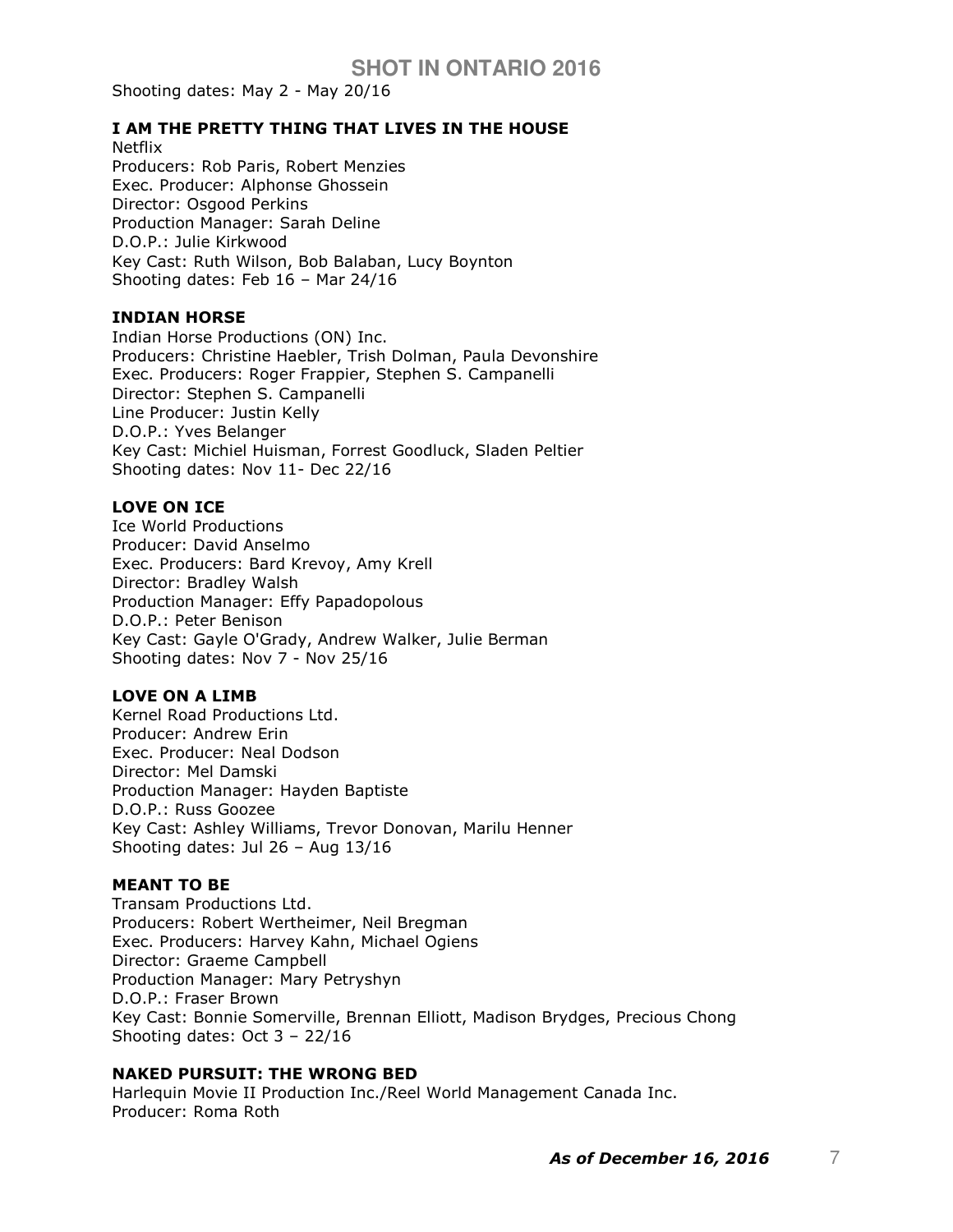Exec. Producer: Chris Perry Director: Monika Mitchell Production Manager: Neil Lum Lock D.O.P.: Toby Gorman Key Cast: Jewel Staite, Corey Sevier, Lisa Berry, Noam Jenkins, Jefferson Brown Shooting dates: Nov 21 - Dec 8/16

### **NUTCRACKER**

HB Nutcracker Production Inc. Producer: Steve Solomos Exec. Producers: Howard Braunstein, Michael Larkin Director: Michael Lembeck Production Manager: Deborah Marks D.O.P.: Jeffrey Jur Key Cast: Amy Ackerm, Sascha Radetsky Shooting dates: Sep 28 - Oct 27/16

## PAIR OF JACKS

Joy Productions Inc. Producer: David Anselmo Exec. Producer: Brad Krevoy Director: James Brolin Production Manager: Allan Levine D.O.P.: Peter Benison Key Cast: Mena Suvari, James Brolin, John Reardon, Giselle Eisenberg, Dale Whibley Shooting dates: Jun 19 – Jul 8/16

### PERFECT CHRISTMAS

Muse Ent. / Hallmark Producers: David Anselmo, Kym Crepin Exec. Producers: David Kohner Zuckerman, Jonas Prupas, Joel S. Rice Diector.: Brian Kendall Roberts Production Manager: Kym Crepin D.O.P.: Peter Benison Key Cast: Susie Abromeit, Dillon Casey, Erin Gray, Neil Crone, Randal Edwards Shooting dates: Apr 14 – Apr 30/16

# ROCKY HORROR PICTURE SHOW

Rocky Horror Productions Ltd. Producer: John Ryan Exec. Producers: Lou Adler, Gail Berman, Kenny Ortega Director: Kenny Ortega Production Manager: Mary Pantelidis D.O.P.: Luc Montpellier Key Cast: Laverne Cox, Tim Curry, Victoria Justice, Ryan McCantan, Reeve Carney, Staz Nair, Adam Lambert Shooting dates: Mar 14 - Apr 27/16

### SNIPPED IN THE BUD

HP Flowershop Mysteries Productions Ontario Inc. Producer: David Anselmo Exec. Producers: Brad Krevoy, Brooke Shields Director: Bradley Walsh Production Manager: Brian Campbell D.O.P.: Milan Podsedly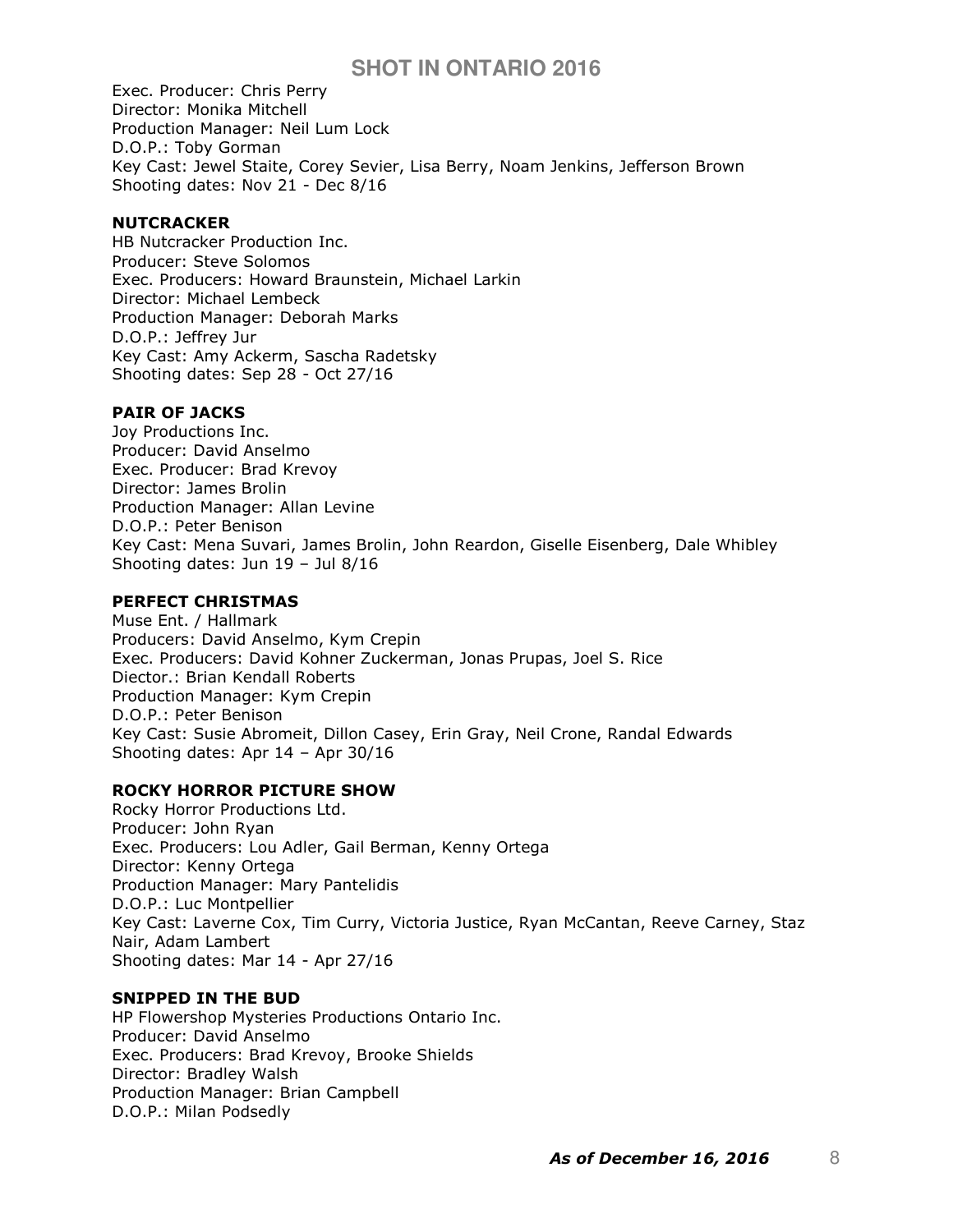Key Cast: Melissa Bolona, Beau Bridges, Gary Carrier, Justin Dashnay, Celeste Desjardins Shooting dates: Dec 11/15 – Feb 20/16

#### SOUND OF CHRISTMAS

Chesler Perlmutter Producers: David Perlmutter, Marek Posival Exec. Producers: Robert Vaughn Director: Harvey Crossland Production Manager: Marek Posival D.O.P.: Russ Goozee Key Cast: Lindy Booth, Robin Dunne Shooting dates: Oct 17 - Nov 1/16

### TERRIFIC TRUCKS SAVE CHRISTMAS

Terrific Trucks Productions Inc. Producers: Ira Levy, Joan Lambur, Neil Bregman, Michael Kessler Director: Richard Rotter Production Manager: Andrea Mullan D.O.P.: Ben Lichty Key Cast: Matt Baram, Elena Khan, Julius Fair, Jamaal Grant Shooting dates: May 24 – June 9 /16

#### THE PERFECT SOULMATE

NB Thrilling Films 8 Inc. Producers: Don Osborne, Curtis James Crawford Exec. Producers: Pierre David, Tom Berry, Neil Bregman Director: Anthony Lefresne, Curtis James Crawford Production Manager: Don Osborne D.O.P.: Bill St John Key Cast: Cassie Scerbo, Alex Paxton-Beesley, Scott Gibson, Jeff Teravainen, Habree Larratt Shooting dates: Dec 2 – Dec. 19/16

#### THE SWAP

OP Swap Inc. Exec. Producers: Nicholas Hirst, Kim Todd Line Producer: Ric Nish Director: Jay Karas Production Manager: Carmen Arndt D.O.P.: David Makin Key Cast: Peyton List, Eliana Jones, Jacob Bertrand, Claire Rankin, Devyn Nekoda Shooting Dates: Apr 18 – May 20/16

#### Episodic Series

#### 12 MONKEYS Season 3

GEP 12 Monkeys B Inc. Producer: Michael Wray Exec. Producers: David Grossman, Terry Matalas Director: various Production Manager: Mark Reid D.O.P.: David Green, Boris Mojsovski Key Cast: Kirk Acevedo, Noah Bean, Emily Hampshire, Amanda Schull, Todd Stashwick Shooting dates: Oct 17 - Feb 17/17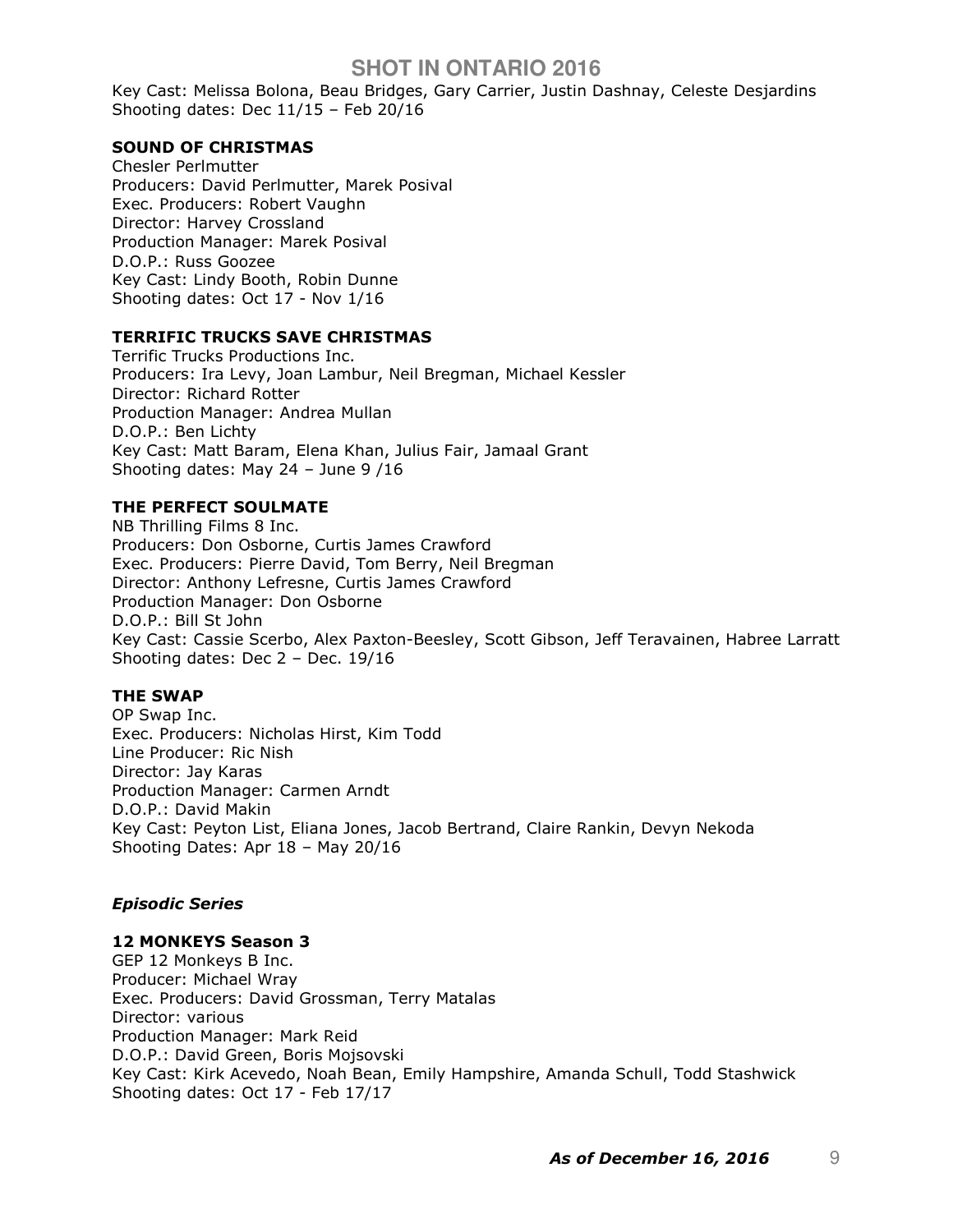### AFTER CAMELOT Mini Series

C-Lot Productions (Ontario) Ltd. / Muse Entertainment Producers: Michael Prupas, Kevin Lafferty Exec. Producer: Michael Prupas Director: Jon Cassar Production Manager: David Till D.O.P.: David Moxness Key Cast: Katie Holmes, Matthew Perry Shooting dates: May 11 - June 29/16

### ALIAS GRACE Mini Series

Halfire Entertainment Producers: Sarah Polley, DJ Carson Exec. Producer: Noreen Halpern Director: Mary Harron Production Manager/Supervisor: D J Carson, Elspeth Cassar D.O.P.: Brendan Steacy Key Cast: Sarah Gadon, Zachary Levi, Scott Anderson, Anna Paquin Shooting dates: Aug 15 - Nov 15/16

# AMERICAN GODS Season 1

Fremantle / Starz Network Co-Executive Producer: David Coatsworth Exec. Producers: Bryan Fuller, Michael Green, Neil Gaiman Director: David Slade & Various Production Manager: Lisa Kussner D.O.P.: Jo Willems, Darran Tiernan Key Cast: Gillian Anderson, Yetide Badaki, Emily Browning, Dane Cook, Bruce Langley Shooting dates: Mar 14 – Sep 30/16

# AMERICAN GOTHIC Season 1

Amblin / CBS Studios Producer: Frank Siracusa, John Weber Exec. Producers: Corinne Brinkerhoff, Todd Cohen, Justin Falvey, Darryl Frank, James Frey Directors: various Production Manager: Anna Beben D.O.P.: Alan Caso Key Cast: Juliet Rylance, Antony Starr, Justin Chatwin, Megan Ketch, Elliot Knight Shooting dates: Feb. 29 - Jul 27/16

# ANNE

CBC / Netflix Producer: Susan Murdoch Exec. Producers: Miranda de Pencier, Moira Walley-Beckett Directors: various Production Manager: Teresa M. Ho D.O.P.: Bobby Shore Key Cast: Dalila Bela, David Ingram, Geraldine James, Amybeth McNulty, Aymeric Jett Montaz Shooting dates: Sep 22/16 - Feb 3/17

# BACKSTAGE Season 2

Fresh TV Producer: Brian Campbell Exec. Producers: Brian Irving, Lara Azzopardi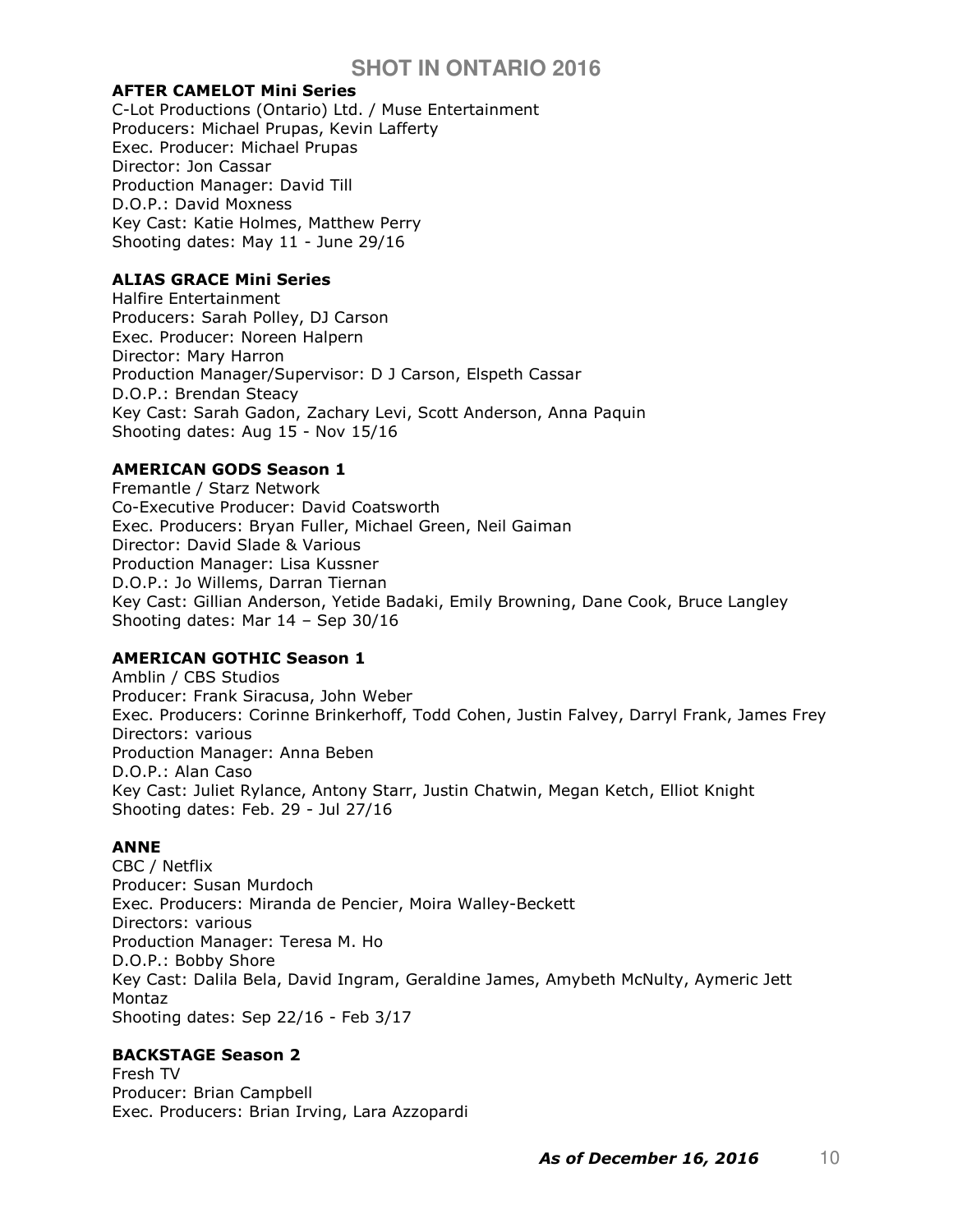Directors: Mario Azzopardi, Director X, RT!, Warren P. Sonoda, Lara Azzopardi, Wendy Morgan Production Manager: Ryan Greig D.O.P.: Brett Van Dyke, Kristin Fieldhouse Key Cast: Devyn Nekoda, Alyssa Trask, Aviva Mongillo, Josh Bogert Shooting dates: Jul 5 - Aug 19/16

# BARONESS VON SKETCH SHOW Season 2

BVSS 2 Productions Ontario Inc. / Frantic Films Producers: Graham Ludlow, Jeff Peeler Exec. Producers: Jamie Brown, Carolyn Taylor, Meredith MacNeill, Aurora Browne, Jennifer Whalen Director: Yael Staav Production Manager: Andrew Cullen D.O.P.: Chris Mably Key Cast: Carolyn Taylor, Meredith MacNeill, Aurora Browne, Jennifer Whalen Shooting dates: Sep 12 - Oct 28/16

### BETWEEN Season 2

Rogers / Netflix Producers: Don Carmody, David Cormican, Michael McGowan, Rick Bota Exec. Producers: Don Carmody, David Cormican Directors: Rick Bota, Michael McGowan Production Manager: Jonathan Walker D.O.P.: Boris Mojsovski Key Cast: Jennette McCurdy, Jesse Carere, Ryan Allen, Justin Kelly, Kyle Mac Shooting dates: Jan. 13 - Mar 11/16

### **BLACK MIRROR Season 4** (one episode)

T5 Mirror Productions Inc. Producers: John Weber, Frank Siracusa, Nick Pitt Exec. Producers: Annabelle Jones, Charlie Brooker Director: Jodie Foster Production Manager: Andrea Raffaghello D.O.P.: Ed Wild Key Cast: Hannah John-Kamen Shooting dates: Nov 7 – Nov 30/16

### BLOOD AND WATER Shooting Block B

Wu Project Productions Inc. Producers: Paula Smith, Audrey Velichka Exec. Producers: Diane Boehme, Nat Abraham, Tim Brown, Ira Levy, Peter Williamson Directors: Gail Harvey, Carl Bessai Production Manager: Audrey Velichka D.O.P.: Fraser Brown Key Cast: Steph Song, Byron Mann, Elfina Luk, Oscar Hsu, Fiona Fu Shooting dates: May 9 – Jun 2/16

### CARDINAL Mini Series

Sienna Films Inc. Producers: Jessica Daniel Exec. Producers: Jennifer Kawaja, Julia Sereny Co-producers: Elise Cousineau, Andrea Glinski Director: Daniel Grou Production Manager: Anthony Pangalos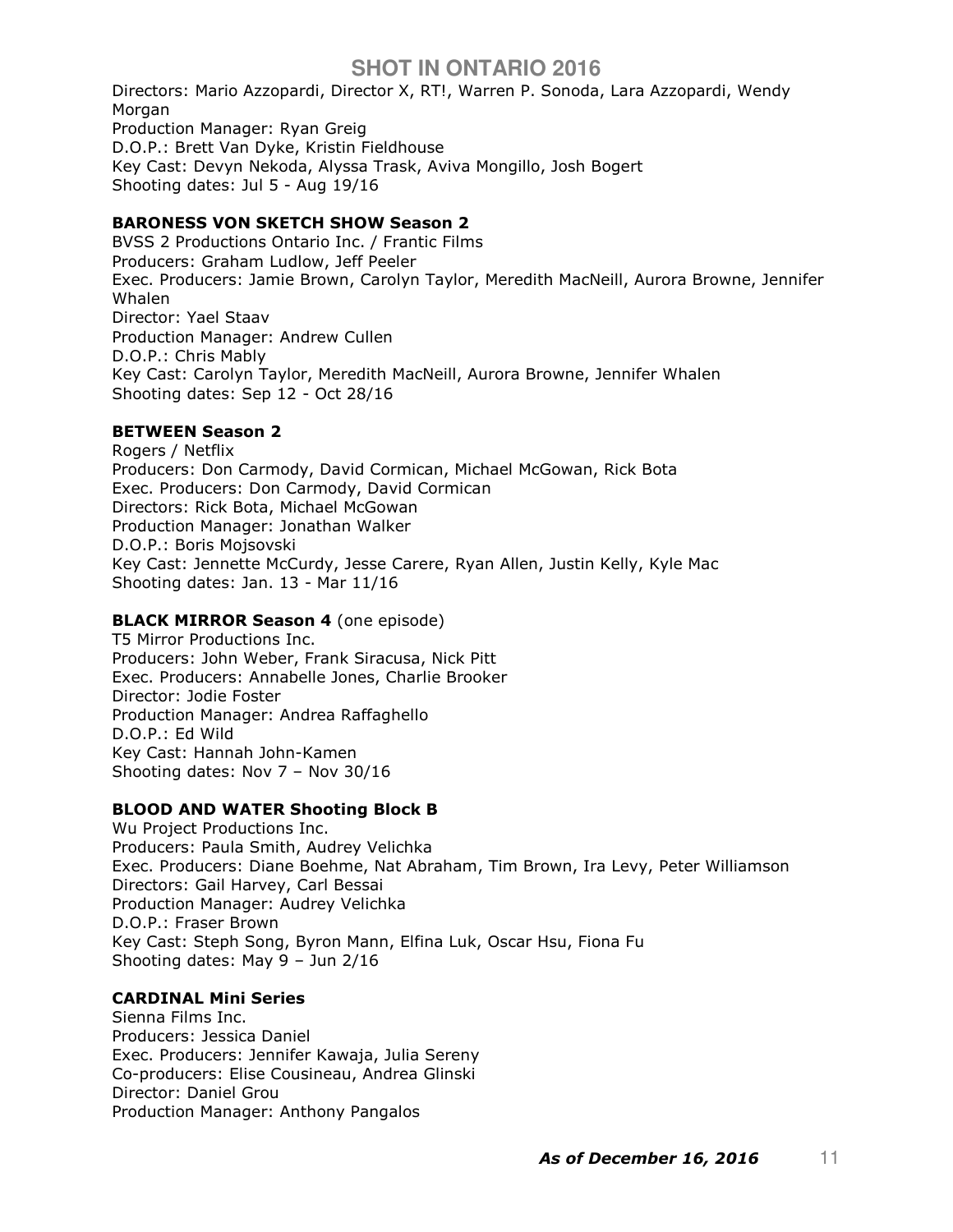D.O.P.: Steve Cosens Key Cast: Katie Boland, Peyton Kennedy, Sheila McCarthy, Peter MacNeill, Noah Reid Shooting dates: Feb 11 - Apr 21/16

# CONVICTION Pilot

Warm Bodies Ltd. Producer: Sean Ryerson Director: Liz Friedlander Production Manager: Alex Jordan D.O.P.: Darran Tiernan Key Cast: Hayley Atwell Shooting dates: Mar 12 - Mar 24/16

### CONVICTION Season 1

ABC / Eone / Mark Gordon Company Line Producer: Sean Ryerson Exec. Producers: Mark Gordon, Nick Pepper, Liz Friedlander, Liz Friedman Director: various Production Manager: Alex Jordan D.O.P.: Gavin Smith Key Cast: Hayley Atwell, Eddie Cahill, Shawn Ashmore, Merrin Dungey, Manny Montana, Emily Kinney Shooting dates: Jul 18 – Dec 1/16

# DARK MATTER Season 2

NBC / Universal Producer: Norman Denver Exec. Producers: Jay Firestone, Vanessa Piazza, Joseph Mallozzi Directors: various D.O.P.: Craig Wright Production Manager: Robbie David Key Cast: Melissa O'Neil, Anthony Lemke, Jodelle Ferland, Alex Mallari Jr., Roger Cross, Zoie Palmer Shooting dates: Dec 9/15 - May 9/16

# DARK MATTER Season 3

Prodigy Entertainment Inc. Exec. Producers: Jay Firestone, Joseph Mallozzi, Paul Mullie Directors: various D.O.P.: Craig Wright Line Producer: Norman Denver Key Cast: Melissa O'Neil, Anthony Lemke, Alex Mallari Jr., Jodelle Ferland, Roger Cross, Zoie Palmer Shooting dates: Nov 18/16 - Apr 13/17

### DEGRASSI: NEXT CLASS

DHX-Degrassi Productions XVI inc. Producer: Michael Bawcutt Exec. Producers: Stephen Stohn, Linda Schulyer, Sarah Gilinski, Matt Huether Directors: various D.O.P.: Mitch Ness Production Manager: Michael Bawcutt Key Cast: Nikki Gould, Ricardo Hoyos, Eric Osborne, Sara Waisglass, Amanda Arcuri Shooting dates: May 16 - Aug 11/16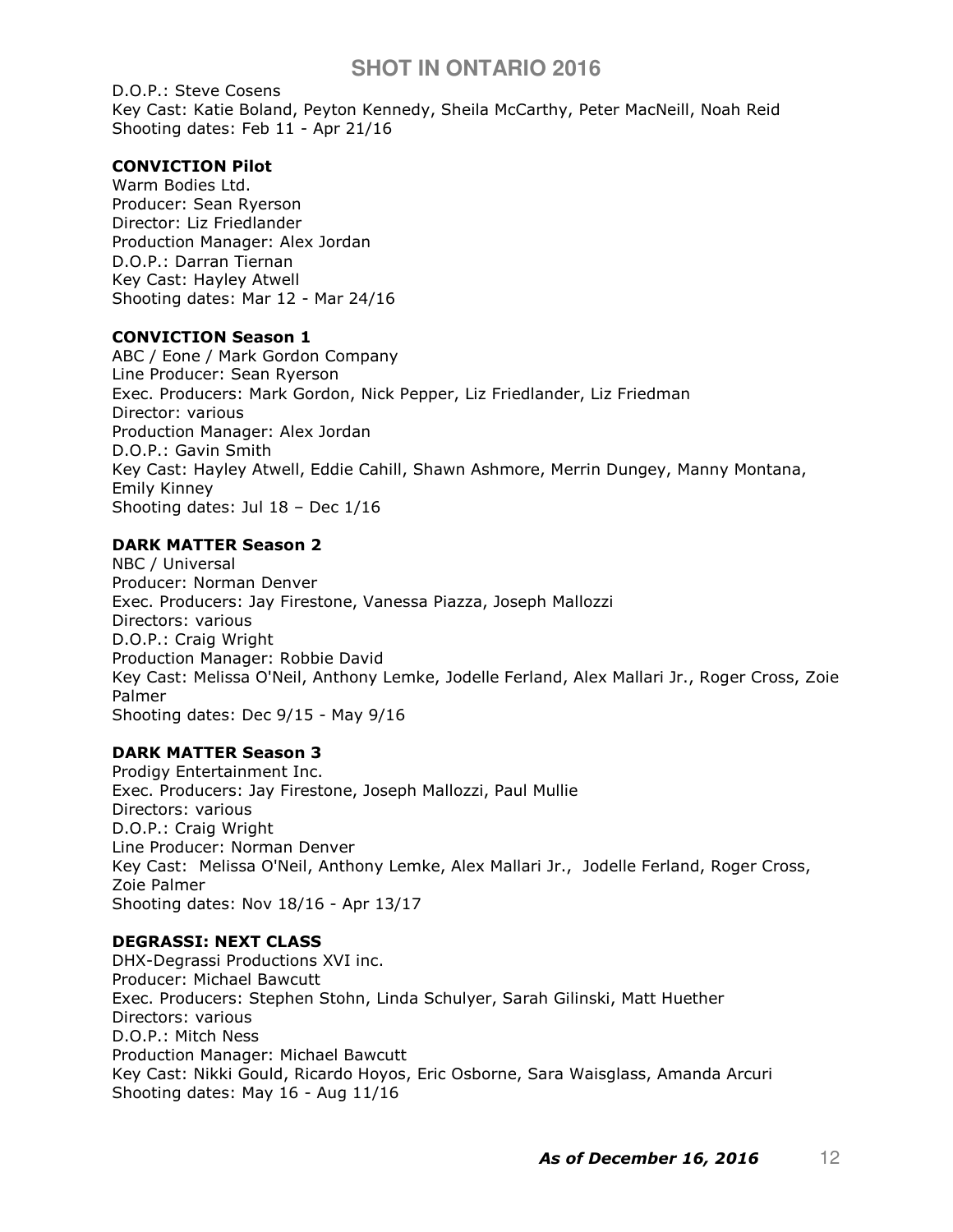## DESIGNATED SURVIVOR Pilot

Designated 1 Ltd. Producers: Amy Harris, David Guggenheim Exec. Producers: Amy Harris, David Guggenheim Director: Paul McGuigan Line Producer: Ann Kindberg Production Manager: B. E. Sharp D.O.P.: Fabian Wagner Key Cast: Kiefer Sutherland, Natascha McElhone, Maggie Q, Kal Penn, Adan Canto Shooting dates: Mar 7 - Oct 21/16

## DINO DANA Season 1

Sinking Ship Entertainment Line Producer: Eric Beldowski Exec. Producers: J.J. Johnson, Blair Powers, Christin Simms Animation Executive Producer: Matt Bishop Director: J.J. Johnson, various Production Manager: Bring Kring D.O.P.: George Lajtai Key Cast: Michela Luci, Saara Chaudry Shooting dates: Apr 18 – Sept 2/16

### FOUR IN THE MORNING Season 1

Serendipity Point Films Producer: Paula Devonshire Exec. Producers: Ira Parker, Ari Lantos, Mark Musselman, Jeff Sagansky Director: Pavan Moondi Production Manager: Paula Devonshire D.O.P.: Mike McLaughlin Key Cast: Lola Tash, Michelle Mylett, Daniel Maslany, Mazin Elsadig Shooting dates: Apr 18 - May 18/16

### GANGLAND UNDERCOVER Season 2

Cineflix Productions Inc. Producer: Kim Bondi Exec. Producer: Stephen Kemp Directors: Stephen Kemp, John Lecuyer, Brad Walsh D.O.P.: Gary Clarke Production Manager: Tom Vencelides Key Cast: Christian Bako, Shaun Benson, Ari Cohen, Stephen Eric McIntyre, Damon Runyan Shooting dates: Apr 4 – Jun 16/16

### IMPULSE Pilot

GEP Impulse Inc. Producer: Gene Klein, David Bartis Exec. Producers: Gene Klein, David Bartis, Doug Liman Director: Doug Liman Production Manager: Anna Beben D.O.P.: José Angel Ávila Del Pino Key Cast: Maddie Hasson, Sarah Desjardins, Enuka Okuma Shooting dates: Dec 16/16 – Jan 15/17

# INCORPORATED Season 1

Sagia Productions Inc. Producers: Andrea Raffaghello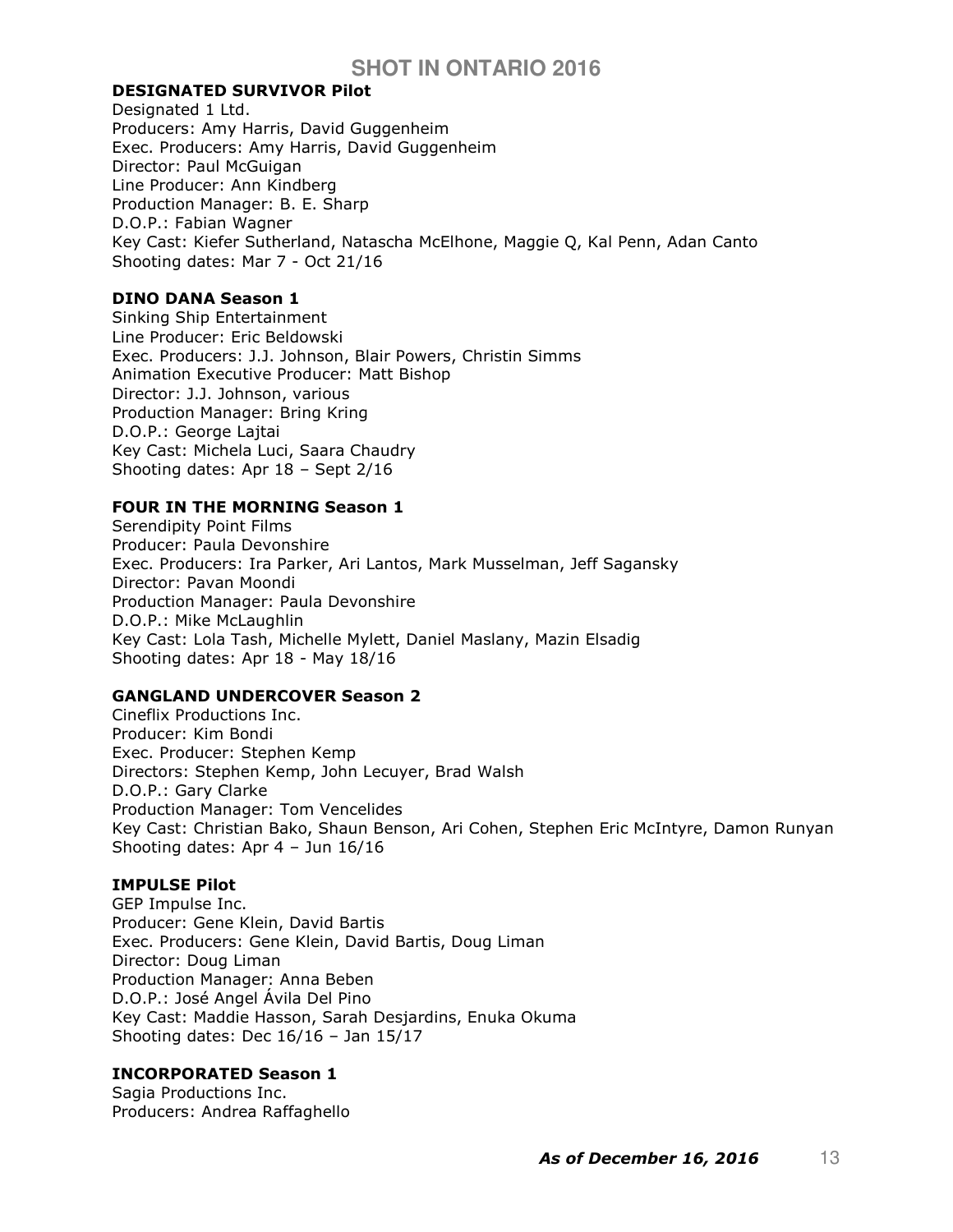Exec. Producers: Ted Humphrey, Ben Affleck, Matt Damon, Jennifer Todd, Alex Pastor, David Pastor, Frank Siracusa, John Weber Directors: various Production Manager: David Vaughan D.O.P.: Luc Montpellier Key Cast: Sean Teale, Allison Miller, Julia Ormond, Dennis Haysbert, Eddie Ramos Shooting dates: May 30 - Sept 30/16

### ISSUES Pilot

UTV / Freeform Producer: Hartley Gorenstein Exec. Producers: Sarah Watson, David Bernad Director: Gary Fleder Production Manager: Stefan Steen D.O.P.: Theo Van de Sande Key Cast: Katie Stevens, Aisha Dee, Meghann Fahy, Melora Hardin, Sam Page, Matt Ward Shooting dates: Aug 17- Aug 31/16

### KILLJOYS Season 2

Temple Street Productions Producer: DJ Carson Exec. Producers: Michelle Lovretta, Karen Troubetzkoy Director: Stefan Pleszczynski, Martin Wood Production Manager: Gina Fowler D.O.P.: Michael Marshall Key Cast: Hannah John-Kamen, Aaron Ashmore, Luke Macfarlane Shooting dates: Dec 2/15 – Apr 15/16

# KIM'S CONVENIENCE Season 1

Kim 1 Productions Inc. Producer: Ivan Fecan Supervising Producers: Sandra Cunningham, Robin Cass Exec. Producers: Ins Choi, Kevin White, Ivan Fecan, Albert Schultz, Leslie Lester, Alex Raffé, Tim Gamble Directors: Peter Wellington, James Genn, Dawn Wilkinson Production Manager: Derek Rappaport D.O.P.: Fraser Brown Key Cast: Paul Sung Hyung Lee, Jean Yoon, Simu Liu, Andrea Bang, Andrew Phung Shooting dates: Jun 22 - Sep 5/16

# LET IT RIDE Season 1

Horse and Girl Productions Inc. Producers: Ira Levy, Joan Lambur, Jim Corston Exec. Producers: Ira Levy, Joan Lambur Directors: Tim Hopewell, Stefan Scani Production Manager: Kim De Simone D.O.P.: Mitch Ness Key Cast: Kendra Timmins, Sara Botsford, Alana Boden, Rameet Rauli, Oliver Dench Shooting dates: Jan 25 – Feb 29/16

### LETTERKENNY Season 2

Get'er Done Productions 2 Inc. Producer: Greg Copeland Exec. Producers: Mark Montefiore, Jared Keeso, Jacob Tierney Director: Jacob Tierney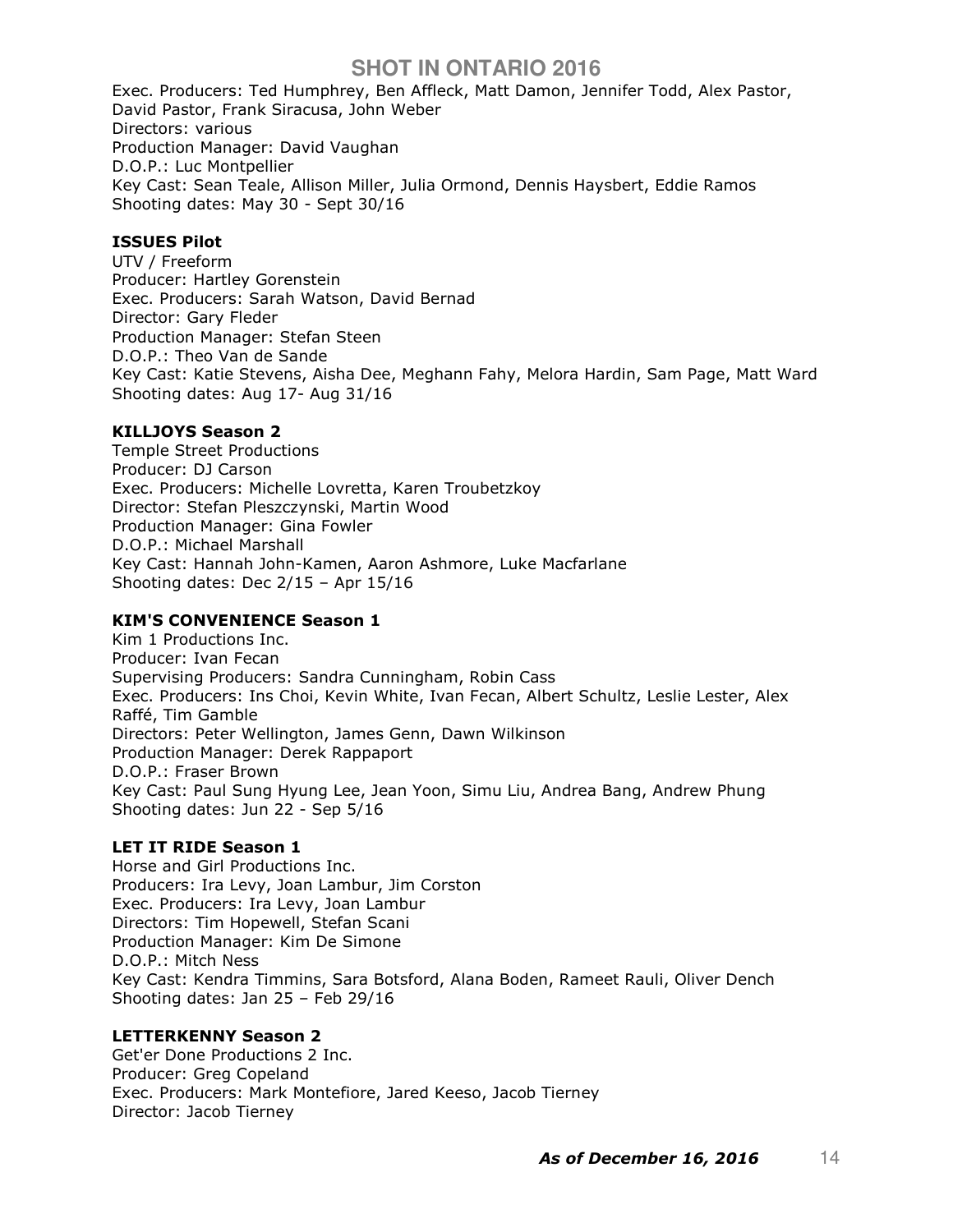Production Manager: Christopher Danton D.O.P.: Jim Westenbrink Key Cast: Jared Keeso, Nathan Dales, Michelle Mylett Shooting dates: May 23 - Jun 22/16

## MAN SEEKING WOMAN Season 3

MSW Television Productions Inc. Producer: Hartley Gorenstein Exec. Producers: Simon Rich, Andrew Singer Directors: Michael Dowse, various Production Manager: Stefan Steen D.O.P.: Samy Inayeh Key Cast: Jay Baruchel, Eric Andre, Britt Lower Shooting dates: Sept 14 – Nov 18/16

## MARY KILLS PEOPLE Mini Series

MKP Productions Inc. Exec. Producers: Tassie Cameron, Amy Cameron Co-Exec. Producers: Tara Armstrong, Holly Dale Producer: Norman Denver Director: Holly Dale Production Manager: Robbie David D.O.P.: Stephen Reizes Key Cast: Caroline Dhavernas Shooting dates: Jun 27 – Aug 26/16

# MICHAEL: TUESDAYS AND THURSDAYS Season 2

Rhombus Media Inc. (Rhombus MTT2 Inc.) Producers: Niv Fichman, Sari Friedland Exec. Producers.: Bob Martin, Don McKellar Director: Don McKellar D.O.P.: Douglas Koch Key Cast: Matt Watts, Bob Martin Shooting dates: May 24 – Jun 28/16

# MURDOCH MYSTERIES Season 10

**Shaftesbury** Producers: Julie Lacey, Stephen Montgomery Exec. Producers: Christina Jennings, Scott Garvie, Peter Mitchell, Yannick Bisson Directors.: various Production Manager: Jeremy Hood D.O.P.: James E. Jeffrey, Yuri Yakubiw Key Cast: Yannick Bisson, Helene Joy, Jonny Harris, Thomas Craig Shooting dates: May 24 - Dec 2 /16

# ODD SQUAD Season 2

Sinking Ship Entertainment Line Producer: Stephen Turnbull Exec. Producers: J.J. Johnson, Blair Powers, Tim McKeon Director: various Production Manager: Eric Beldowski D.O.P.: George Lajtai Key Cast: Millie Davis, Sean Michael Kyer, Dalila Bela, Filip Geljo, Christian Distefano Shooting dates: Aug 6/15 - Apr 1/16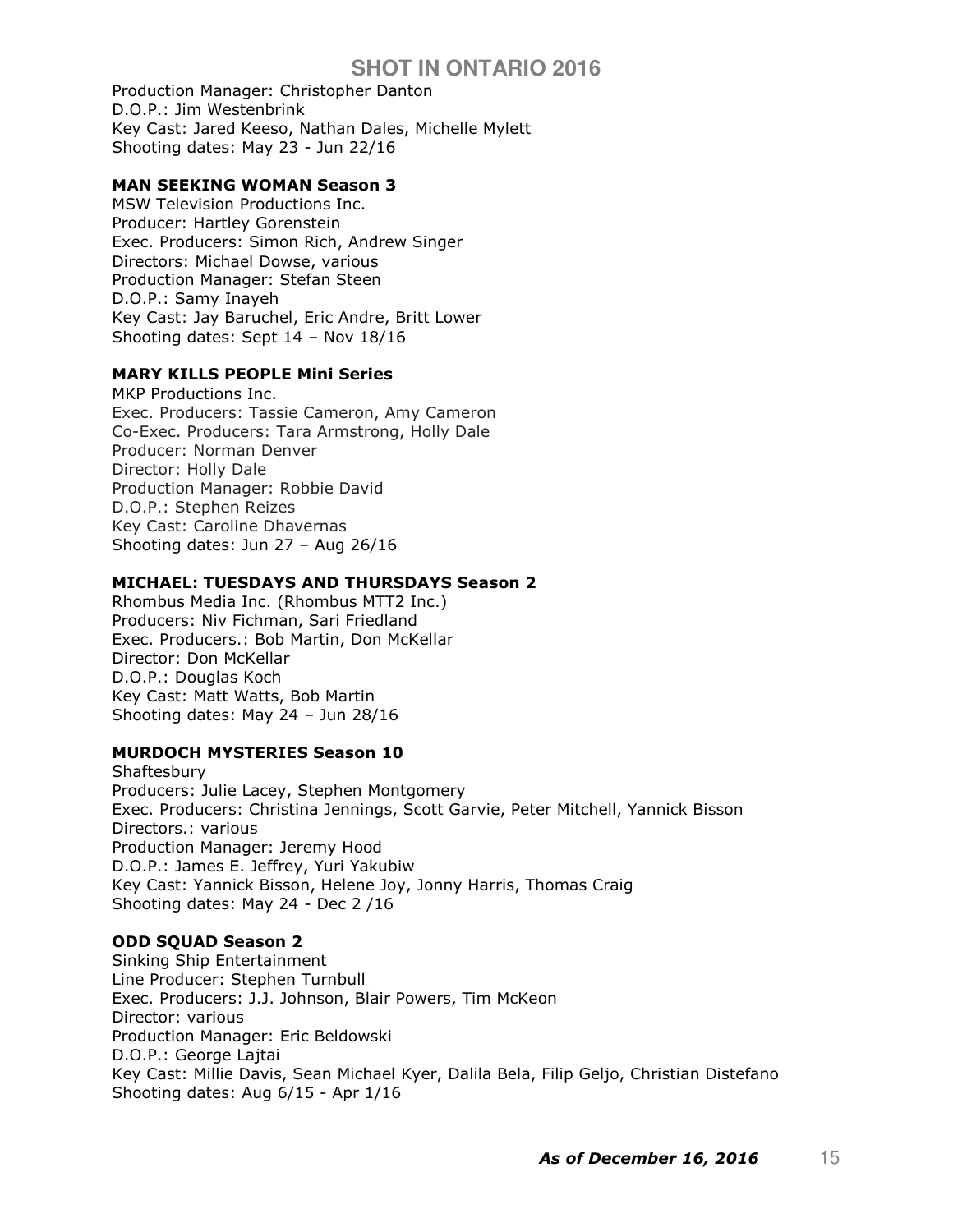## ODD SQUAD Season 2

Sinking Ship Entertainment Inc. Line Producer: Stephen Turnbull Exec. Producers: Tim McKeon, J.J. Johnson, Blair Powers, Matt Bishop Director: various Production Manager: Eric Beldowski D.O.P.: George Lajtai Key Cast: Anna Cathcart, Isaac Kragten, Millie Davis, Olivia Presti Shooting dates: Oct 11/16 - Mar 31/17

## ORPHAN BLACK Season 4

Temple Street Prods Ltd. Producer: Claire Welland Exec. Producers: John Fawcett, Graeme Manson Directors: various Production Manager: James Crouch D.O.P.: Aaron Morton Key Cast: Tatiana Maslany, Jordan Gavaris, Maria Doyle Kennedy, Kevin Hanchard, Kristian Bruun Shooting dates: Sept 28/15 – Mar 1/16

# ORPHAN BLACK Season 5

Temple Street Prods Ltd. Producer: Claire Welland Exec. Producers: John Fawcett, Graeme Manson Directors: various Production Manager: James Crouch D.O.P.: Aaron Morton Key Cast: Tatiana Maslany, Jordan Gavaris, Skyler Wexler, Maria Doyle Kennedy, Kevin Hanchard, Josh Vokey, Ari Millen, Kathryn Alexandre Shooting dates: Oct 11/16 - Mar 21/17

# PEOPLE OF EARTH Season 1

Slanted Films / TBS Producers: Norm Hiscock, David Jenkins, Greg Daniels Exec. Producers: David Jenkins, Norm Hiscock, David Kissinger, Larry Sullivan, Greg Daniels, Andrew Gaynord Director: various Production Manager: Carmen Arndt D.O.P.: Jonathan Cliff Key Cast: Michael Cassidy, Wyatt Cenac, Ana Gasteyer, Brian Huskey, Luka Jones Shooting dates: July 26 - Sep 28/16

# PRIVATE EYES (fka The Code) Season 1

Shade PI Productions Inc. Producer: Manny Danelon Exec. Producers: John Morayniss, Rachel Fulford, Tecca Crosby, Lloyd Segan, Shawn Piller, Shelley, Eriksen, Alan McCulough, Jason Priestley Director: various Production Manager: Alex Jordan D.O.P.: Eric Cayla, Pierre Jodoin Key Cast: Jason Priestley Shooting dates: Oct 13/15 – Feb 5/16

### PRIVATE EYES Season 2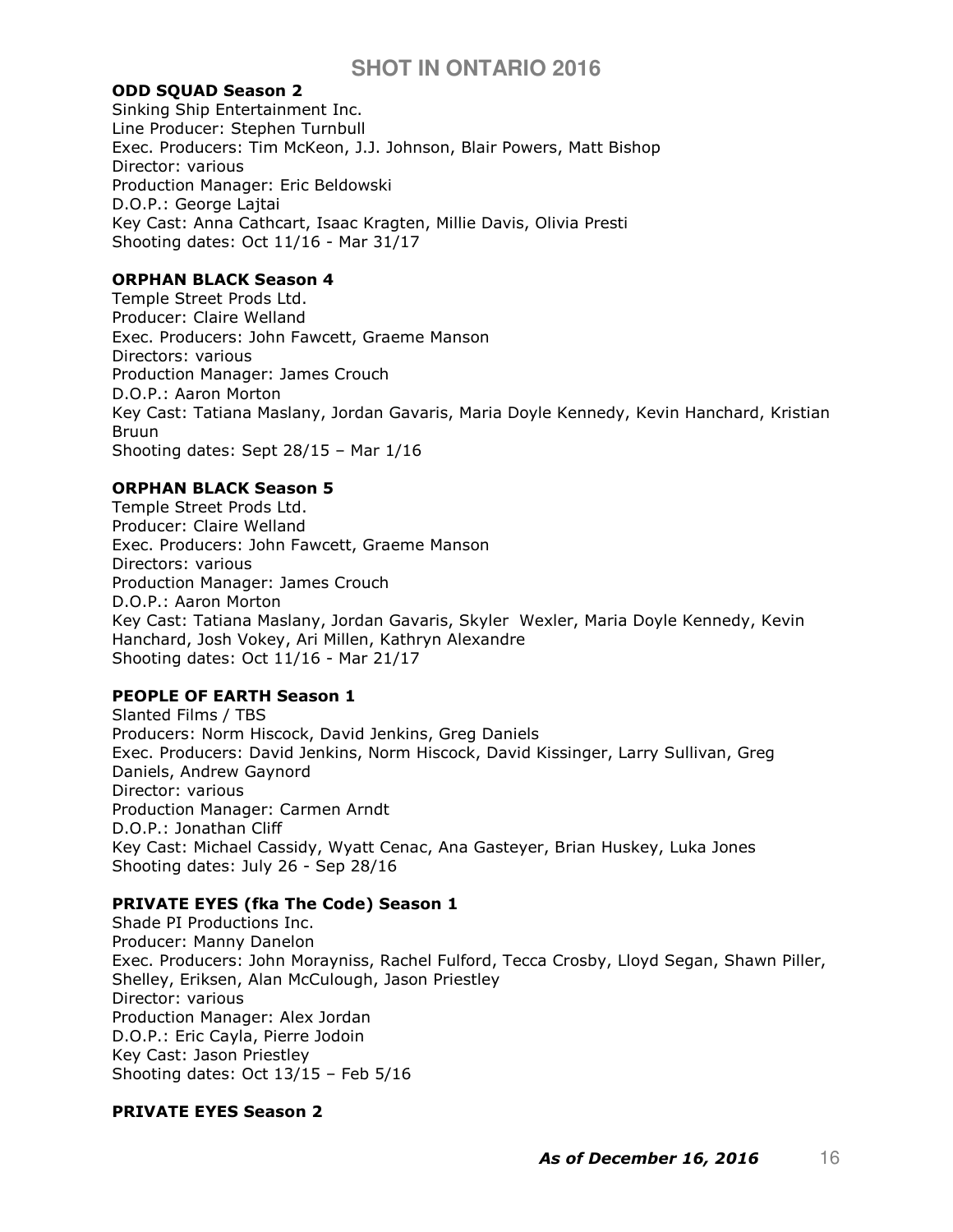Shade PI S2 Productions Inc. Producer: Shawn Alex Jordan Exec. Producers: Shawn Piller, Jason Priestley, Lloyd Segan Director: various Production Manager: Stephen Traynor D.O.P.: Pierre Jodoin, Eric Cayla Key Cast: Jason Priestley, Cindy Sampson, Barry Flatman, Jordyn Negri, Ennis Esmer Shooting dates: Oct 27/16 - May 19/17

### RANSOM Season 1

Ransom Television Productions Inc. Producers: Tina Grewal, Erik Canuel Exec. Producers: Frank Spotnitz, Jennifer Kawaja, Julia Sereny Directors: various Production Manager: Stephen Traynor D.O.P.: Miroslaw Baszak Key Cast: Luke Roberts Shooting dates: Jul 4 – Sep 30/16

## RECON Pilot

Recon Films, a Division of WBTV Canada Production Services Inc. Exec. Producers: Caroline Dries, Kevin Williamson, Julie Plec Producer: Lauren Wagner Director: Adam Davidson Production Manager: Ted Miller D.O.P.: Sidney Sidell Key Cast: Sarita Choudhury, Alexander Siddig, Tracy Spiridakos, Nick Wechsler, Elias Toufexis Shooting dates: Mar 7 - Mar 28/16

# REIGN Season 3

Reign Productions Inc. Producer: Thom J. Pretak Exec. Producers: Frank Siracusa, John Weber Director: various Production Manager: Chris Pavoni D.O.P.: Paul Sarossy, Michael Storey Key Cast: Adelaide Kane, Megan Follows, Torrance Coombs, Celina Sinden, Anna Popplewell Shooting dates: Jun 30/15 – Feb 19/16

# REIGN Season 4

CBS Producer: Thom J. Pretak Exec. Producers: Frank Siracusa, John Weber Director: various Production Manager: Chris Pavoni D.O.P.: David Makin, Michael Storey Key Cast: Adelaide Kane, Megan Follows, Torrance Coombs, Celina Sinden, Anna Popplewell Shooting dates: Jun 08 - Nov 11 /16

# SAVING HOPE Season 5

CTV / eOne Producer: Brian Gibson Exec. Producers: Ilana Frank, Adam Pettle, Linda Pope Director: various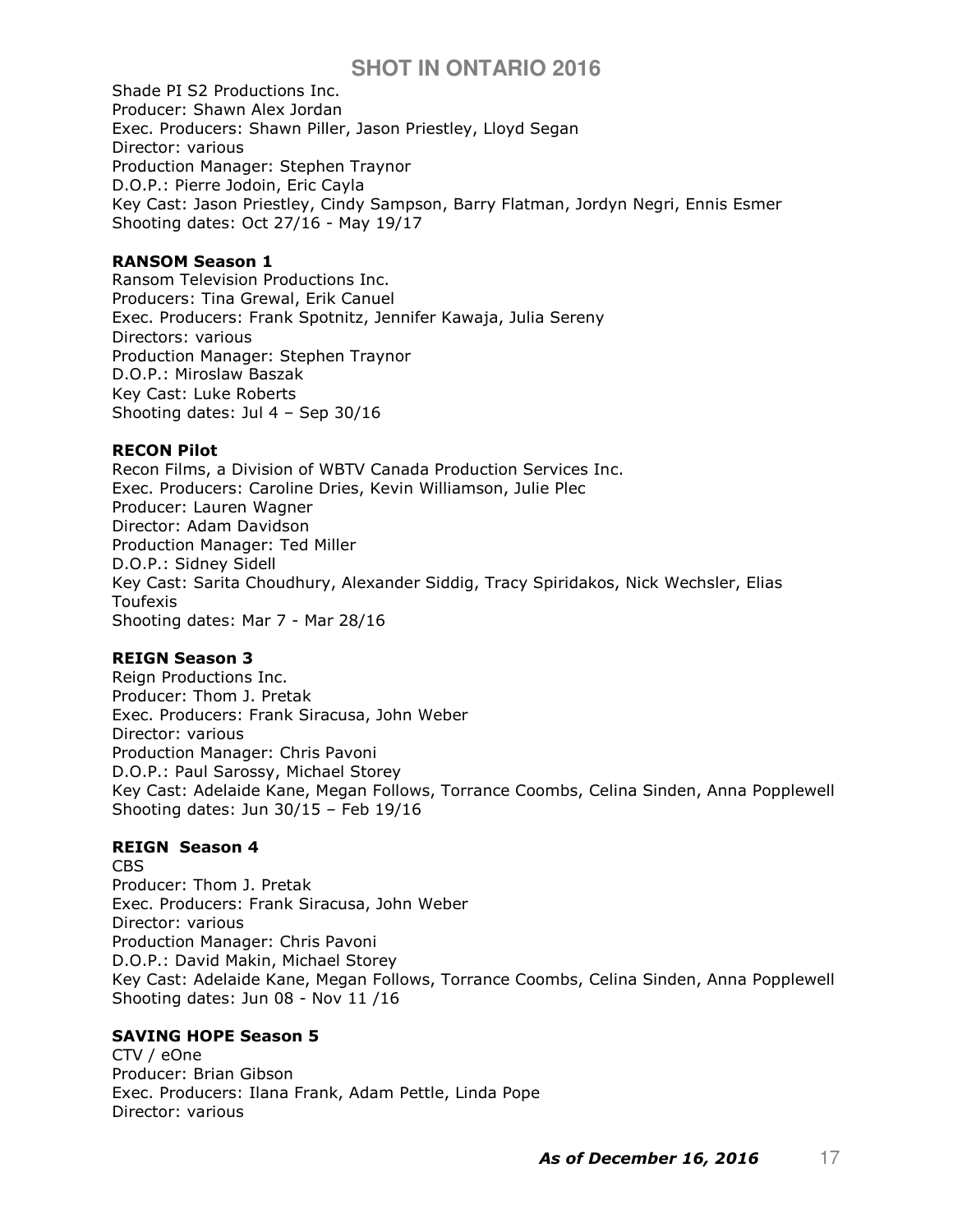Production Manager: Brian Gibson D.O.P.: David Perrault Key Cast: Erica Durance, Michael Shanks, Wendy Crewson, Huse Madhavji, Julia Taylor Ross, Michelle Nolden, Benjamin Ayres, Kim Shaw Shooting dates: Apr 18 - Oct 31/16

### SCHITT'S CREEK Season 3

Schitt's Creek 3 Inc. Producer: Colin Brunton Exec. Producers: Daniel Levy, Eugene Levy, Andrew Barnsley, Fred Levy, Kevin White Directors: Paul Fox, T.W. Peacocke Production Manager: Jim Mauro D.O.P.: Gerald Packer Key Cast: Eugene Levy, Catherine O'Hara, Daniel Levy, Annie Murphy, Chris Elliott, Jenn Robertson, Emily Hampshire Shooting dates: Apr 11 – Jun 23/16

## SHADOWHUNTERS Season 2

Princessa Productions Producer: Greg Copeland Exec. Producer: Matt Hastings Director: various Production Manager: Chris Hatcher D.O.P.: Mike McMurray, David Herrington Key Cast: Katherine McNamara, Dominic Sherwood, Alberto Rosende, Matthew Daddario, Emeraude Toubia, Isaiah Mustafa Shooting dates: Jul 25/16 – Nov 22/16

# SUITS Season 6

GEP Suits Inc. Exec. Producer: Aaron Kosh Co-Exec Producer: Silver Tree Producer: Jonathan Hackett Production Manager: Desmond Paes Director: various D.O.P.: Karl-Walter Lindenlaub Key Cast: Gabriel Macht, Patrick J. Adams, Rick Hoffman, Meghan Markle, Sarah Rafferty Shooting dates: Apr 5 - Nov 17/16

### TAKEN Pilot

Particular Skills CN Inc. Exec. Producers: Michael Klick, Alex Cary, Matthew Gross, Alex Graves Director: Alex Graves Production Manager: Lena Cordina D.O.P.: Thomas Kloss Key Cast: Clive Standen, Jennifer Beals, Victoria Snow, Brooklyn Sudano, Monique Gabriela Curnen Shooting dates: Mar 14 - Apr 7/16

# TAKEN Season 1

Europacorp TV USA Exec. Producers: Luc Besson, Edouard DeVesinne, Thomas Anargyros, Matthew Gross Producer: Lena Cordina Director: various Production Manager: Chris Shaw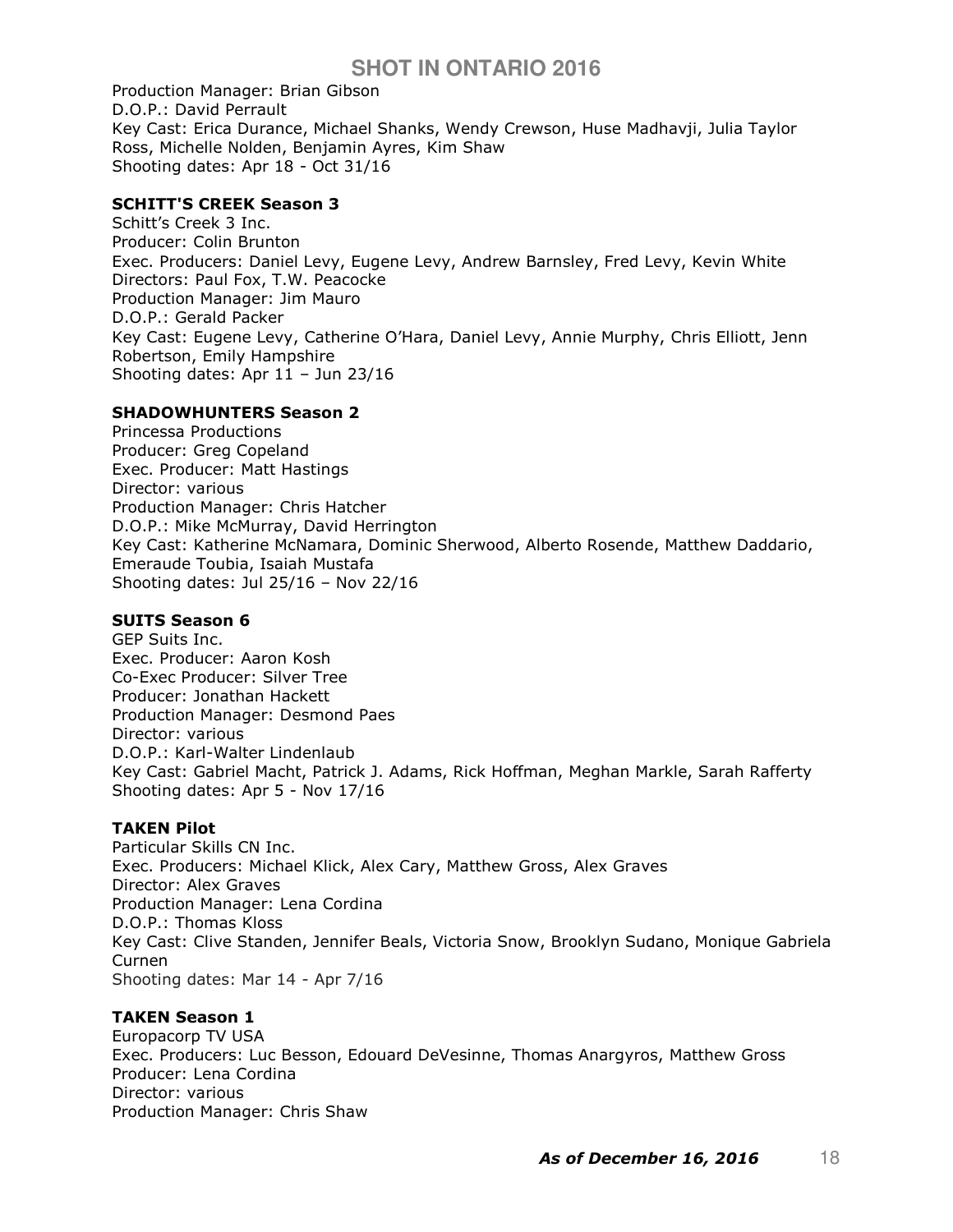D.O.P.: Thomas Kloss Key Cast: Clive Standen, Simu Liu, Gaius Charles, Michael Irby, James Landry Hébert Shooting dates: Jul 5 – Oct 26/16

## THE BEAVERTON Season 1

Pier 21 Films Producer: Paula J. Smith Exec. Producers: Lazslo Barna, Melissa Williamson Director: Henry Sarwer-Foner D.O.P.: Gerald Packer Production Manager: Nicole Butler Key Cast: Emma Hunter, Miguel Rivas, Aisha Alfa, Marilla Wex, Donavon Stinson Shooting dates: Aug 17 - Oct 28/16

## THE EXPANSE Season 2

Expanding Universe Productions 2 Ltd. Producer: Lynn Raynor Exec. Producers: Jason F. Brown, Sean Daniel, Mark Fergus, Sharon Hall, Broderick Johnson, Andrew A. Kosove, Hawk Ostby, Naren Shankar, Terry McDonough Director: various Production Manager: Manny Danelon D.O.P.: Jeremy Benning Key Cast: Thomas Jane, Steven Strait, Shohreh Aghdashloo, Florence Faivre, Cas Anvar, Dominique Tipper, Wes Chatham, Shawn Doyle Shooting dates: Apr 13 - Sep 12/16

# THE GOOD WITCH Season 2

Whizbang Producer: Andrea Raffaghello Exec. Producers: Frank Siracusa, Craig Pryce, Sue Tenney Director: various Production Manager: Kimberley Bradley D.O.P.: John Berrie Key Cast: Catherine Bell, James Denton, Bailee Madison Shooting dates: Aug 10/15 - Jan 28/16

# THE GOOD WITCH Season 3

Whizbang Films Inc. Producer: Ted Miller Exec. Producers: Frank Siracusa, Craig Pryce, Dean Batali Director: various Production Manager: Lisa Perone D.O.P.: John Berrie Key Cast: Catherine Bell, Bailee Madison, James Denton, Rhys Matthew Bond, Catherine Disher Shooting dates: Aug 10 - Dec 19/16

# THE HANDMAID'S TALE Season 1

Gilead Productions Inc. Producers: John Weber, Frank Siracusa Exec. Producer: Bruce Miller Director: various Production Manager: Melissa Girotti D.O.P.: Colin Watkinson Key Cast: Elisabeth Moss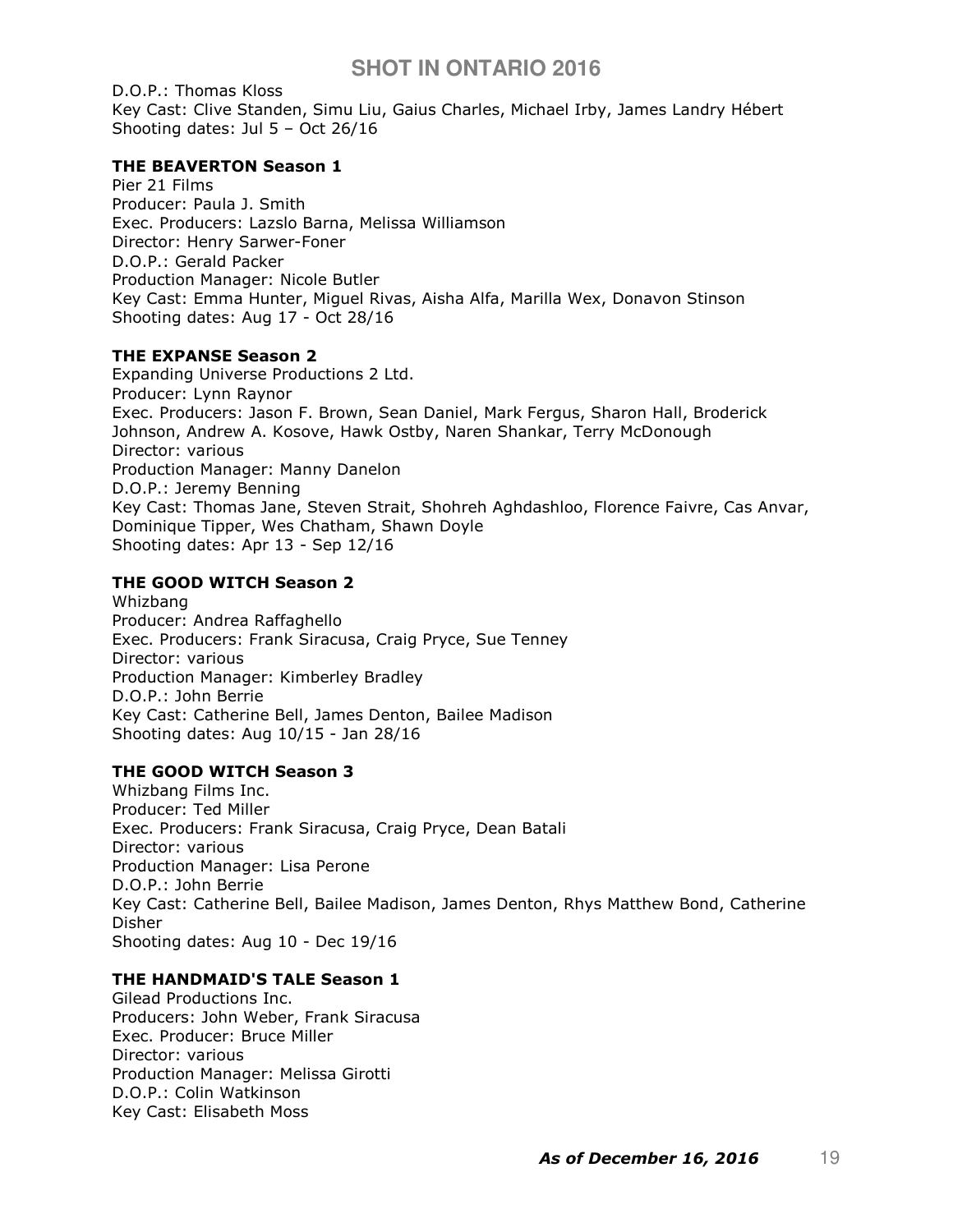Shooting dates: Sept 6/16 - Feb 3/17

### THE NEXT STEP Season 5

Temple Street Producer: Laurie McLarty Exec. Producers: Rachael Schaefer, Karen McClellan Director: various Production Manager: Michael Stoyanov D.O.P.: Kim Derko Key Cast: Victoria Baldesarra, Alexandra Beaton Shooting dates: Jun 13 – Jul 25/16

### THE STANLEY DYNAMIC Season 2

The Stanley Dynamic II Inc. Producer: Victoria Hirst Exec. Producers: Ken Cuperus, Teza Lawrence, Michael Souther Directors: various Production Manager: Maribeth Daley D.O.P.: Matt Phillips Key Cast: Charles Vandervaart, Kate Hewlett, Michael Barbuto, Madison Ferguson, Josette Jorge Shooting dates: Sept 17/15 - Apr 8/16

## THE STRAIN Season 3

F/X Network Exec. Producers: Carlton Cuse, Guillermo del Toro, J. Miles Dale, Chuck Hogan Director: various Production Manager: Dennis Chapman D.O.P.: Miroslaw Baszak, Colin Hoult Key Cast: Corey Stoll, David Bradley, Kevin Durand, Jonathan Hyde, Natalie Brown, Ruta Gedmintas, Samantha Mathis, Max Charles Shooting dates: Nov 30/15 - Apr 13/16

# THE STRAIN Season 4

Strain Can IV Prods. Inc. Exec. Producers: Carlton Cuse, Guillermo del Toro, J. Miles Dale Director: various Production Manager: Dennis Chapman D.O.P.: Miroslaw Baszak, Alwyn Kumst Shooting dates: Nov 30/16 - Apr 11/17 Key Cast: Corey Stoll, Kevin Durand, Ruta Gedmintas, Jonathan Hyde, Richard Sammel

### THORNWOOD HEIGHTS: JENNIFER RILEY MYSTERIES

H Movie 1 Production Inc. Producer: Roma Roth Exec. Producer: Christopher Perry Director: Don McBrearty Production Manager: Marc Dassas D.O.P.: Norayr Kasper Key Cast: Stefanie von Pfetten, Steve Byers, Tahmoh Penikett, Claire Rankin, Shannon Kook Shooting dates: Jun 6 – 23/16

## TRANSYLVANIA Pilot

CN Pilot Productions Inc. Producer: John Calvert